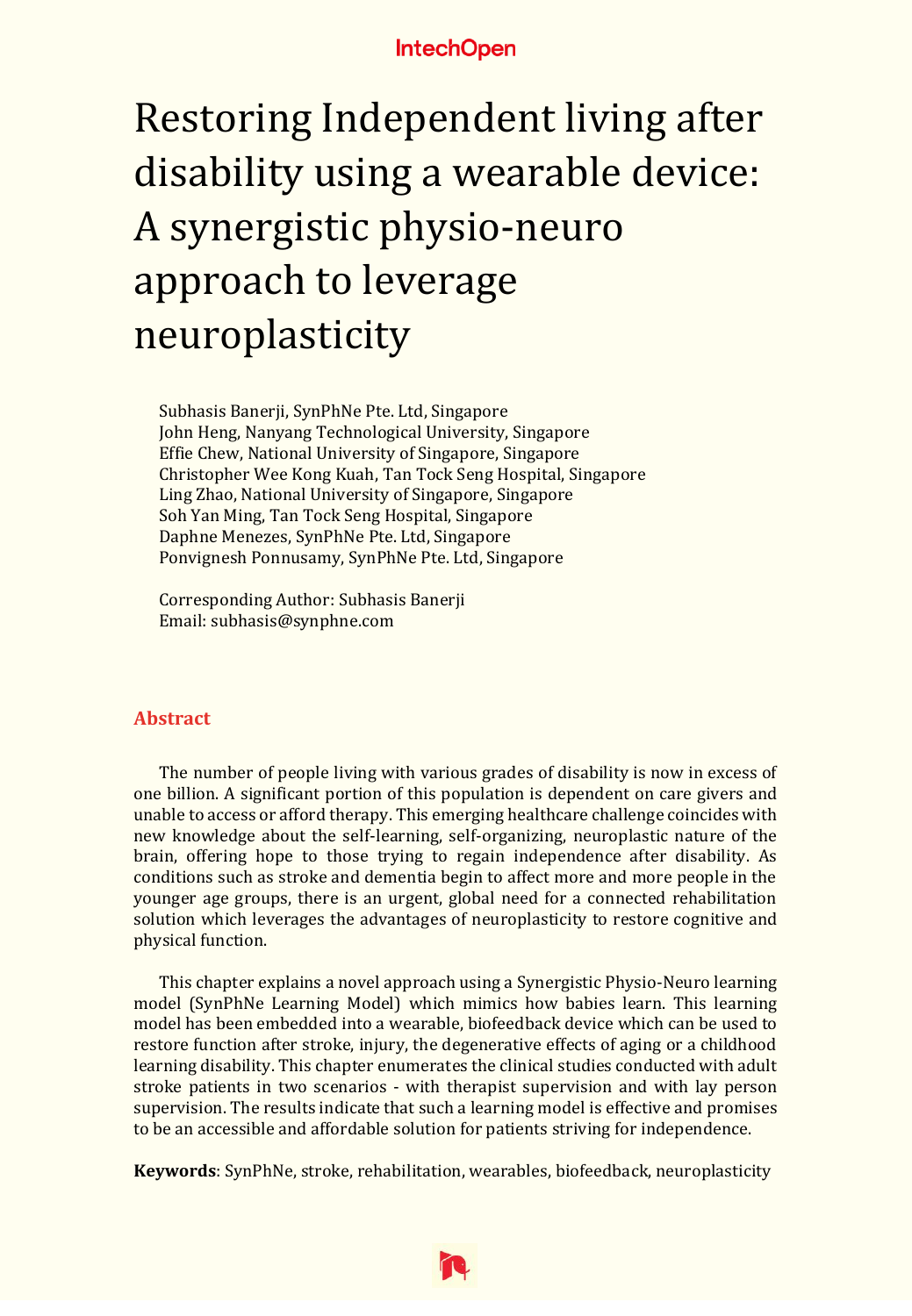#### **1. Introduction**

In a systematic review of 151 studies, there was insufficient evidence that traditional neurological treatment methods were effective in improving muscle strength, synergies, muscle tone, dexterity, or ADLs after stroke [1]. Kollen, Kwakkel & Lindeman reviewed 735 available published (clinical) stroke rehabilitation trials [2]. They concluded that conventional treatment approaches induce improvements that are confined to impairment level only and do not generalize at a functional improvement level. In contrast, they stated that the treatment strategies that incorporate a strong emphasis on functional training, may hold the key to optimal stroke rehabilitation and that appropriate intensity and task-specific exercise therapy are important components of such an approach. This was later reconfirmed to various degrees by others [3, 4].

Several commercially available devices have been built to deliver repetitive movements to an impaired human hand for stroke survivors to regain the use of the hand. However, the dysfunction of the natural afferent feedback pathways and proprioception hampers the sensory learning process of the patient and its conversion to execution of movement. This contributes to an inadequate restoration of functionality despite reducing impairment at a gross motor level [4, 5]. External manifestations of movement such as trajectory, force, acceleration, range of motion and the like are ultimately dependent on adequate, appropriate, and timely selfregulation of brain and muscle activity specific to various tasks. After an event such as stroke, various compensatory strategies come into play to execute the same movements, which, left unaddressed, become learned behavior. Re-engaging the human being's innate sensory learning mechanisms to regain the appropriate muscle and neural strategies is, therefore, a challenge and an unmet need. If high repetitionbased rehabilitation is embarked upon without such re-learning, one runs the risk of post-trauma compensatory strategies are unknowingly reinforced in the brain in an associative manner, thus restoring movement and function in only a limited manner [6, 7].

#### **1.1 Learning in a Rehabilitation context**

The body learns coordination for task performance by using all the lessons learnt from neuro-muscular, inter-limb, intra-limb, and eye-hand co-ordination [8, 9]. The specific strategies used are not only different from task to task for a person, but also differ for any one task between persons [10]. Initially, it was thought that the muscle synergies eliminated the redundant degrees of freedom by constraining the movements of certain joints or muscle [10]. But this does not work very well with the initial pathological constraints of an impaired arm. It has also been shown that constraining the movement of certain joints and muscles requires more energy and neural commands, and hence increases the number of neural signals required to perform the task [11]. However, some strategies are fundamental to all movement, such as maintaining an agonist-antagonist balance in the appropriate muscle groups, a moderation of effort to make repetitions possible during rehabilitation without being confounded by fatigue, and an active brain state which allows one to bring attention to the task at hand in a consistent manner. Facilitating such general strategies with technology rather than directly and artificially controlling individual, task-specific strategies is less complex, requires lower computational power and

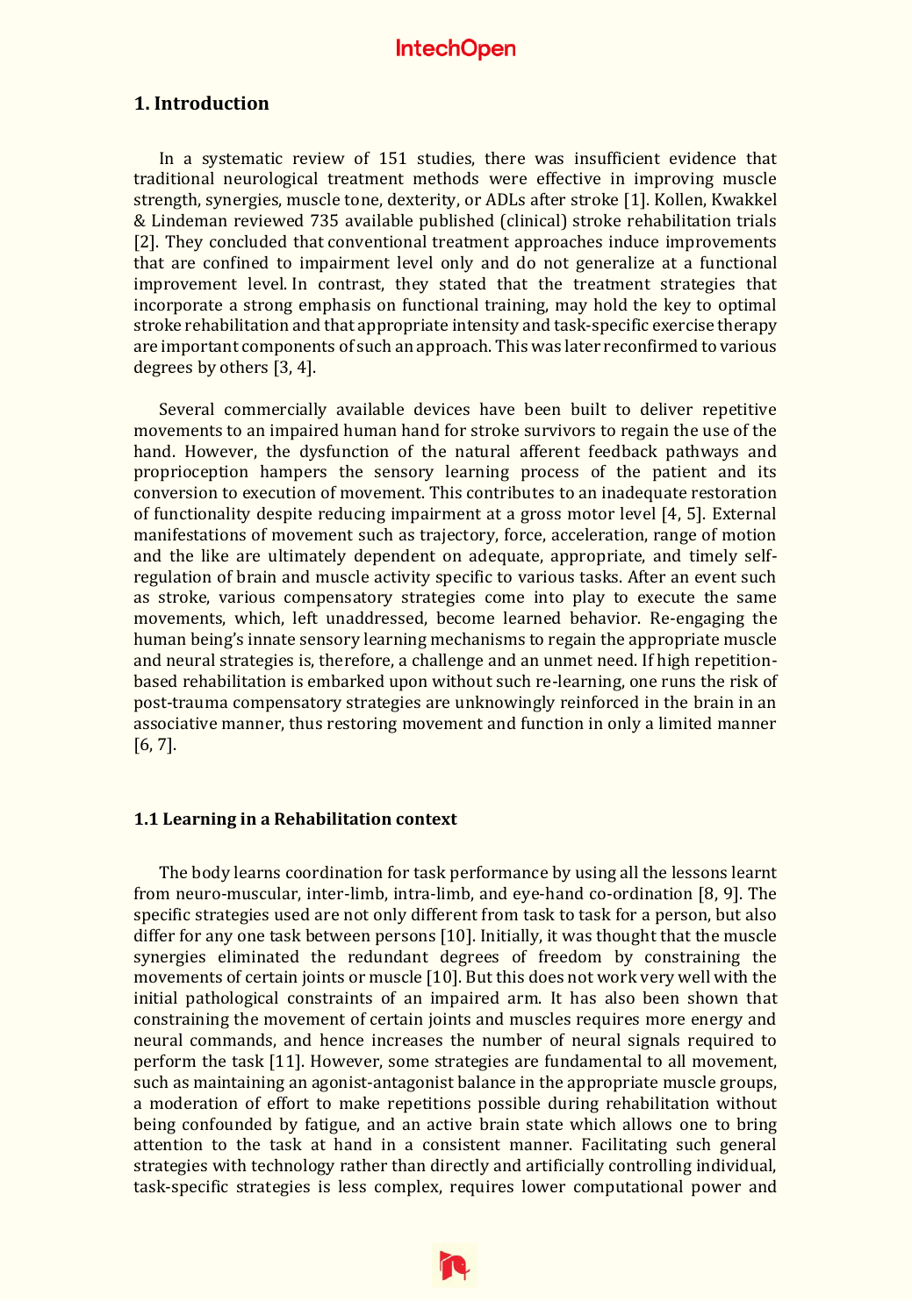could facilitate a generalization of such useful strategies to other activities. This could in turn result in higher degrees of independence.

As an illustration, let us consider how humans learn handwriting. This is usually done by tracing over an existing alphabet or joining dots in the shape of an alphabet. Here, constraints are mind imposed based on visual cues while no constraints are placed physically on the hand. These mind-imposed constraints involve seeing a pattern and responding with a pencil, like a sort of static imitation. Everyone may choose a different strategy to impose these constraints, based on the kinematics of the more proximal joints and natural synergies of muscles proximal to the point where control is desired. This is like the Uncontrolled Manifold hypothesis for motor learning and involves a mechanism by which brain and body complement each other in real-time in managing elemental and contextual variables [12]. Hence, there does seem to be some convergence between motor learning theory and how developmental biology describes babies and infants learning in an associative, Hebbian manner using their sensory and motor faculties. The next question is whether such learning can be used as a pathway to undo the maladaptive, compensatory brain-muscle strategies that are common among chronic stroke patients with upper arm disability and help re-educate the adoption of appropriate strategies.

#### **1.2 Self-Regulation and its impact on Learning and Neuroplasticity**

Stroke is an injury that affects not only body but also cognition and cardiovascular health, among others. Hence, it resembles a systemic injury or trauma even in mild to moderate cases. Healing of such systemic injuries has the final pathway of selfmanagement or self-regulation [13, 14]. Self- regulation is ingrained by a biological, natural model of learning driven by the feedback and feedforward of information [13]. Self-regulation essentially requires a measure (absolute or relative), some facility to monitor changes in real-time, and some training to help develop the skill to modify the measure and move it in a desired direction [14, 15]. In the area of motor recovery, similar benefits of "self-control" have been demonstrated [16] but it is not very clear whether it can result in improvement in functional tasks.

Exercise is one way of providing an enriched motor environment. It facilitates plasticity in the brain and protects against the erosive effects, and this is one of the fundamental principles of early mobilization and continuing long term therapy. However, not all exercise regimens are adaptive, and some may even be maladaptive. In animal studies, the location and type of injury appear to dictate to some extent whether the intensity of motor rehabilitation training results in pro-plasticity, neutral or adverse contralesional hemisphere effects [17]. Additionally, the contralesional hemisphere appears to benefit from early, intense, motor enrichment while the perilesional area may be most helped by a gradual, modest increase in therapy. On another note, if the motivation to use the impaired limb after stroke is reduced due to ineptitude, pain or fatigue in that limb and there is a corresponding increased reliance on the other extremity, "learned non-use" of the impaired limb is the result [18].

While remarkable improvements in function have been reported when the nonimpaired arm is constrained, as in Constraint-Induced therapy [19], excessively intense therapy can also lead to increased chances of secondary tissue loss due to reduction of brain derived neurotrophic factor (BDNF) expression in the brain during recovery [20]. Thus, while early onset of therapy using repetitive practice is vital to

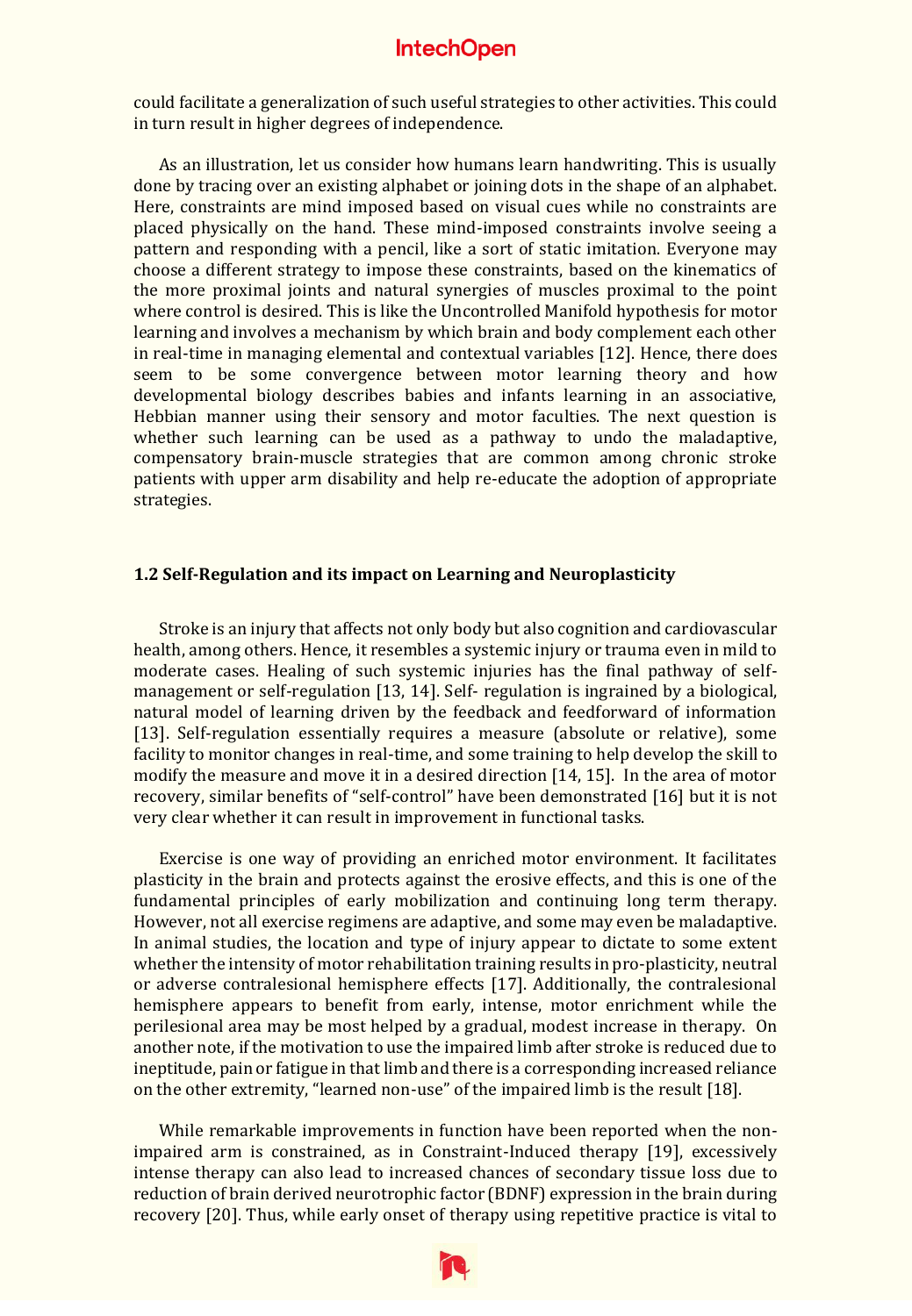recovery, too much of it can exaggerate the extent of injury. This becomes even more significant because commonly used clinical assessment tests are not sensitive to small changes and do not allow the experimenter to distinguish between actual neurological recovery and behavioral compensation [21]. Just as neuroplasticity is a mechanism which can be leveraged to regain function, training of inappropriate, compensatory muscle and neural strategies, adopted unknowingly, can just as easily get ingrained in the brain and may take a long time to undo. The chances of this happening are heightened after stroke, when touch function, proprioception and cognition are adversely affected, and self-regulation ability is reduced due to the disruption of the natural feedback loops. Hence, apart from re-learning brain and muscle strategies, self-regulation of intensity in order to consistently keep compensation at bay and maintain beneficial strategies during training is another important component in this learning-led recovery model.

Like in the handwriting example given earlier, any learning model must satisfy the requirements of an experience derived from a sensory-rich system, as well as a motor system free of artificial constraints, which can adequately choose the synergy and/or strategy necessary to respond to this sensory system [22]. This is very similar to infants who learn in a non-instructional manner rich in sensory experience, using a feedforward-feedback sampling process [23]. Like in infants, the presence of such plasticity may provide an opportunity for functional recovery after stroke, if the most appropriate strategies are learnt and the maladaptive ones unlearnt [24].

#### **2. The Synergistic Physio-Neuro (SynPhNe) Learning Model**

#### **2.1 Learning in Babies**

There is now a growing understanding about how the body affects learning. The embodiment hypothesis proposes that sensorimotor activity of the person as it interacts with the environment is central to the development of intelligence [23]. In this field of study, the six principles of learning that babies instinctively follow can be summarized as under [23]:

- 1. Being multi-modal
- 2. Being incremental
- 3. Being physical
- 4. Exploring
- 5. Being social
- 6. Learning a language (symbolic representation)

#### *2.1.1 Being Multi-Modal*

A multi-modal experience of the world is achieved in humans through the sensory system which is made up of a vast array of sensors to provide vision, audition, touch, smell, balance, and proprioception. Any single function can be accomplished by more than one signal configuration from the neurons and that different neuron clusters need not be limited to a single function. This type of redundancy ensures continuity in function where parts of the network can learn from each other without an external teacher.

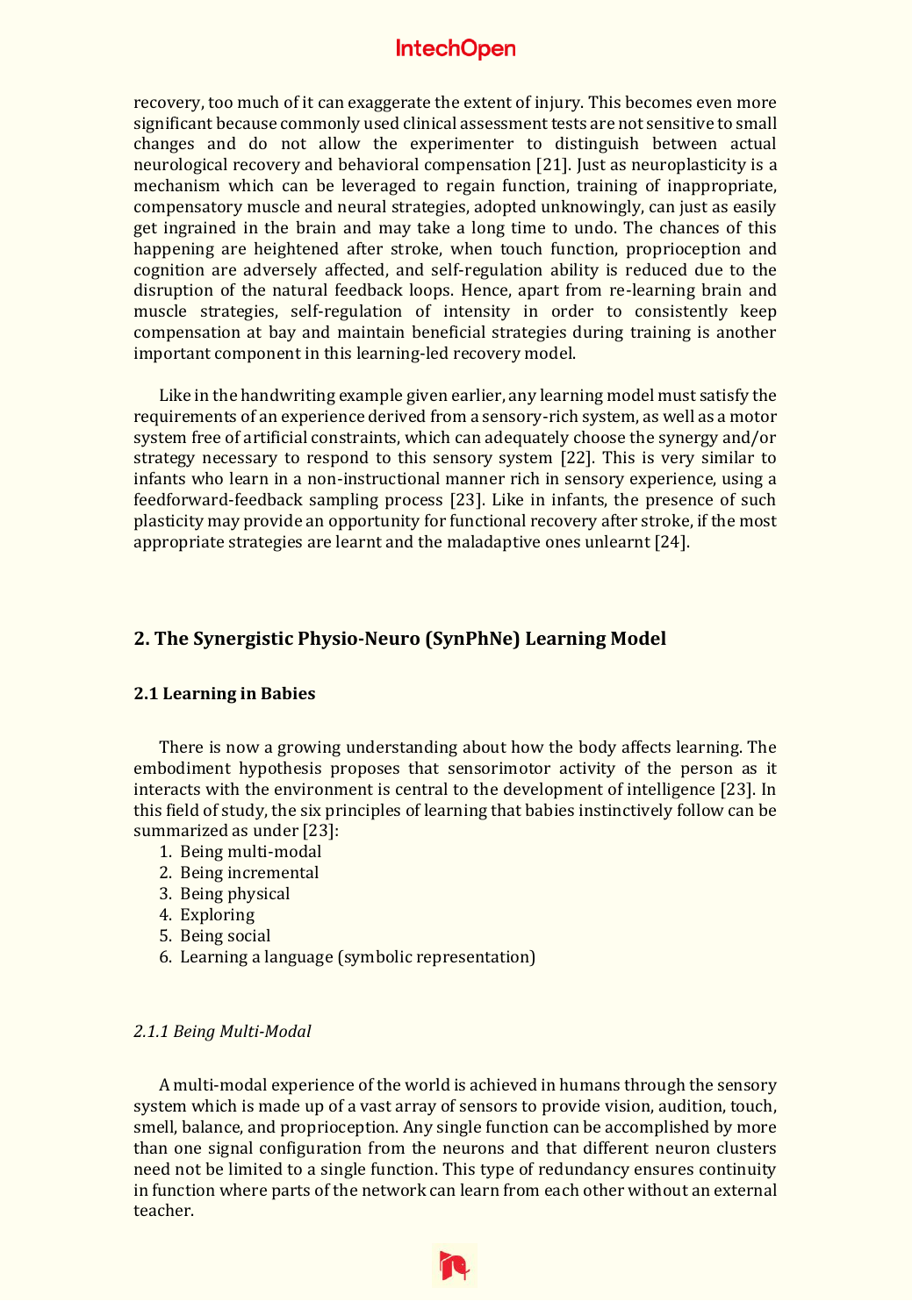The second characteristic is the time-locked correlations between several simultaneous inputs, which is a powerful tool for representation, both singly and in combination with various events and objects in the environment [25]. In real-time these activities are mapped to each other to discover "higher order regularities", for example, using a combination of touch and vision to understand texture or transparency.

#### *2.1.2 Being Incremental*

In non-incremental learning, the entire training set is usually fixed and then presented in entirety or randomly sampled. However, it seems that systematic changes in the input patterns and their overlapping occurrence in time play a large part in determining the development process. As a child grows, the vision starts to couple with the hearing and helps organize attention. In hearing-impaired babies, we see disorganized attention and a consequent slower learning (This is common in stroke cases, where patients experience sensory overload and cognitive deficiencies). Co-ordination is a form of mapping of multi-modal learning and the way they map changes over the development time, using either changing patterns or additional sensory inputs which the infants are now able to voluntarily provide themselves through physical exploration. Shifts in inputs thus result from the infant's own behavior. Using the body and moving from one place to another presents new spatialtemporal patterns and alters the infant's perception of "objects, space and self". Experimental studies show that one of the factors that strongly influence biological intelligence is "ordering the training experiences in the right way" [26].

#### *2.1.3 Being Physical*

Experiments by Ballard et al. [27] and Baldwin [28] show that children off-load short term memory to the world by linking objects and events to locations, using attention to selectively point to the world. It is an easy way to build coherence in the cognitive system and to keep contents of different information clusters separate from each other.

#### *2.1.4 Exploring*

Initially the baby does not know what there is to learn. Babies can discover both the tasks to be learned and the solution to those tasks through exploration or nongoal directed action. One of the ways of exploration is spontaneous movement. As they contact objects in the environment, they progress from non-reaching to reaching. Thus, they seem to move from arousal to exploration to a selection of solutions from whatever space they can explore, which initially is limited. This type of learning is possible because of the multi-modal sensory system that builds maps from timelocked correlations starting with smaller spatial maps and expanding to larger ones.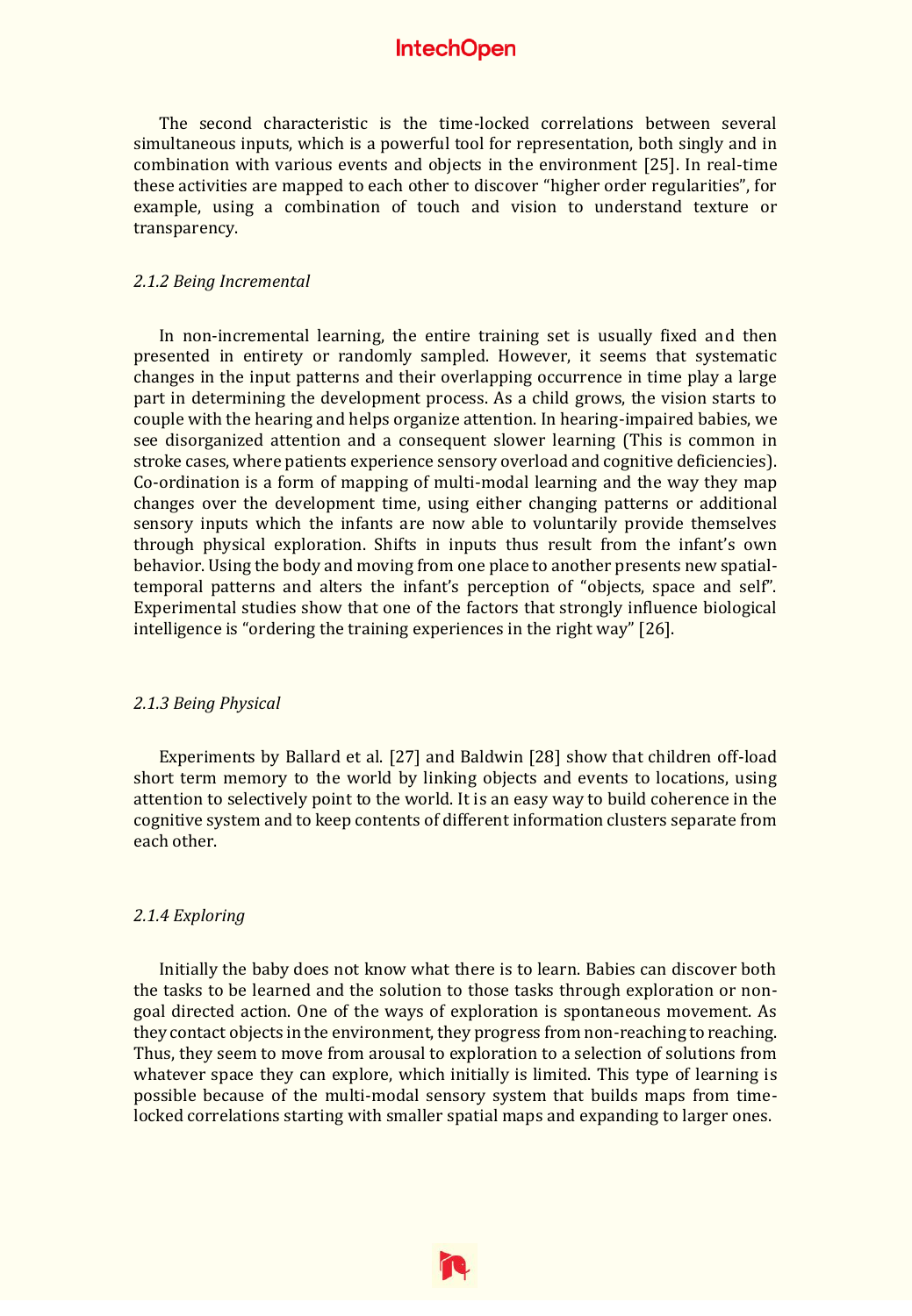#### *2.1.5 Being Social*

In early interaction with mothers, infants learn from a pattern of activity that tightly couples vision, audition, and touch to behavior. Mother and infant imitate each other to reinforce this coupling. A mature social partner can also build a cognitive framework by weaving their own behavior around the child's natural activity patterns. This is done by automatically selecting those patterns which they consider meaningful and helpful for the baby. They also serve to direct attention to an object or event to strengthen the coupling. This is done in the spatial as well as temporal aspects. The baby frequently looks for physical and directional support to manage the risks around exploration, to rest when tired and to crystallize goals through such imitation and coupling.

#### *2.1.6 Learning a Language*

Language can be a regularity that is a "shared communicative system". It is also a symbol system where the relation between the symbol and events in the world are mainly arbitrary e.g. there is no relation between the word "dog" and what it represents, by knowing the word we cannot know the animal. DeLoache [29] demonstrated the way children use scale models and pictures as symbols which are not too life-like. Children first learn subtle regularities from the words they absorb, and slowly it creates in them the ability to learn a word in one trial and do higherorder generalization. Efficient learning through a form of language thus itself becomes learned behavior.

While new born babies have non-goal directed exploratory behavior, they soon graduate into a more goal-directed behavior. These goals are a result of their decisionmaking process which takes inputs from their emotions, knowledge, intelligence, and social partners (in this case maybe parents or elder siblings). The mature partner moderates the child's emotions and value system and therefore, his or her early decisions during the learning process. This may be done through instruction, dialogue, feedback, and body language.

When this is considered in the context of a stroke patient, the goals he or she sets for recovery would be influenced by the same factors and more so with increasing disability and physical and emotional dependence. If we break down the learning process into its two broad components, exploratory and goal-directed, then one can line up the two components as an illustration shown in Figure 1. The patient formulates a goal (as in recovery of a specific function such as eating) and can begin exploratory learning in that specific context. However, there may exist cognitive as well as physical and social constraints due to post-stroke disability. If a technology could augment these aspects so that constraints are reduced through an appropriately designed technology and user interface, it may facilitate such a patient re-booting some of the tools of how he learnt as a baby.

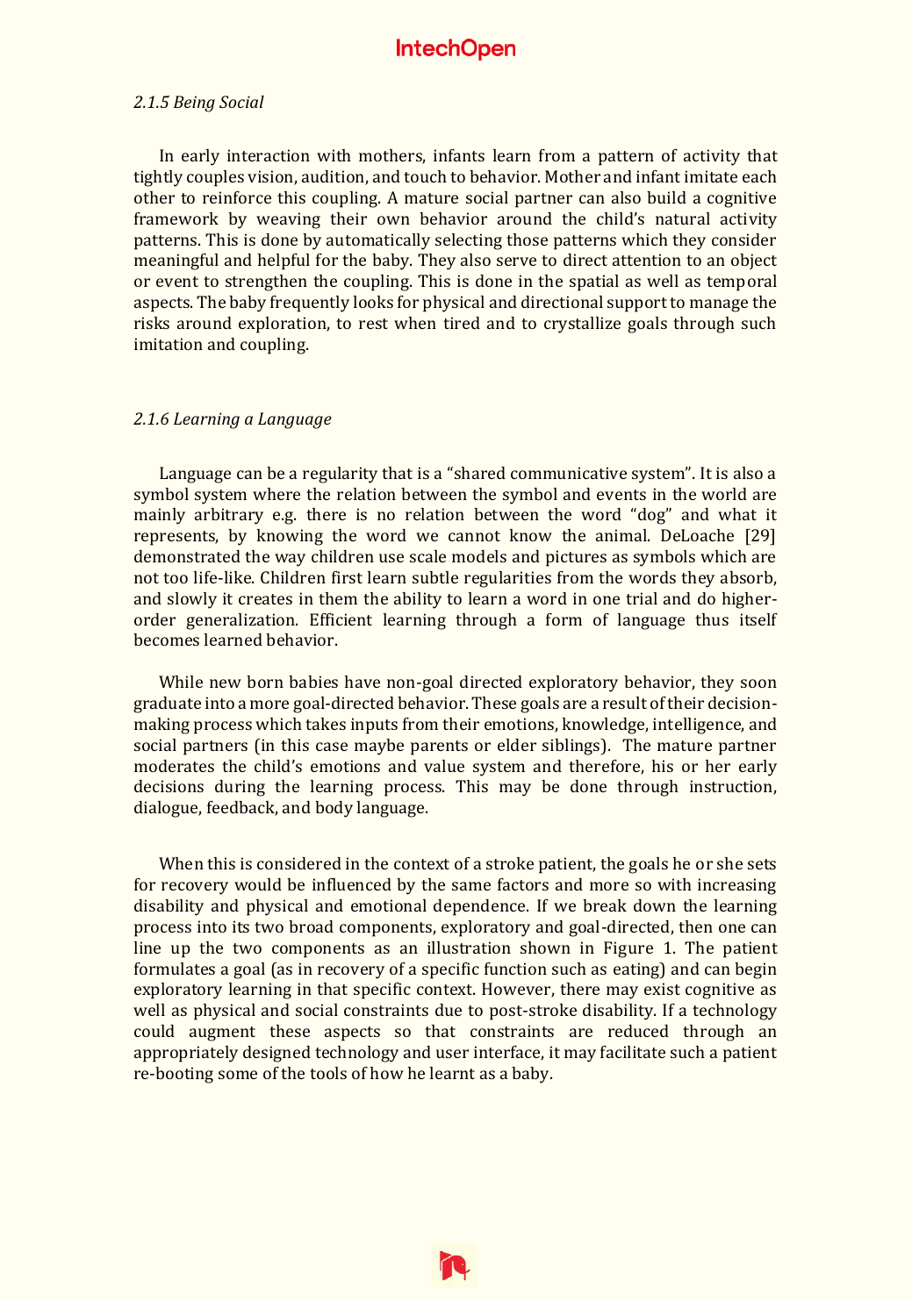

Figure 1: A composite learning behavior using the mind and physical body in a multi-modal fashion for goal-oriented exploration

The goal dictates the quality, direction, and extent of the exploration. In stroke patients, the immediate and longer-term goals that the patient sets for himself/herself could significantly affect extent and speed of recovery [30]. Behavior generation is built around a distributed network of responses such as approach, play, avoidance of obstacles and attention requisition, all of which may be affected adversely after stroke. Behaviors may excite or inhibit each other, where nonconflicting behaviors fire motor commands with the brain and muscle complementing each other in real-time.

#### **2.2 Integrating Learning into Functional Recovery**

In a learning environment which requires multiple repetitions, not all of which are identical, as in re-learning a skill, Figure 1 forms the basic element of the learning iterations. Several iterations will be required as part of the exploratory strategy over time, which may be represented by a cyclic model as shown in Figure 2. In this figure, the feedback and feedforward loops drive subsequent iterations, which may be similar or dissimilar. Goals and decisions, as a feedforward, drive multi-modal exploration. Incremental changes or achievements seen at brain and body levels through measurable and quantifiable feedback drive modifications in belief systems, thus impacting goals and decisions for further learning.



Figure 2**:** The proposed natural learning model using iterative, incremental changes

However, such faculties of learning available to a normal person may or may not be available to a stroke patient. A typical stroke model adapted from Ito, et al. [31] of how stroke affects the human system resulting in motor function impairment is shown in Figure 3 with an augmentation of such impaired feedforward and feedback superimposed. In this figure, the pathways for motor commands from motor cortex

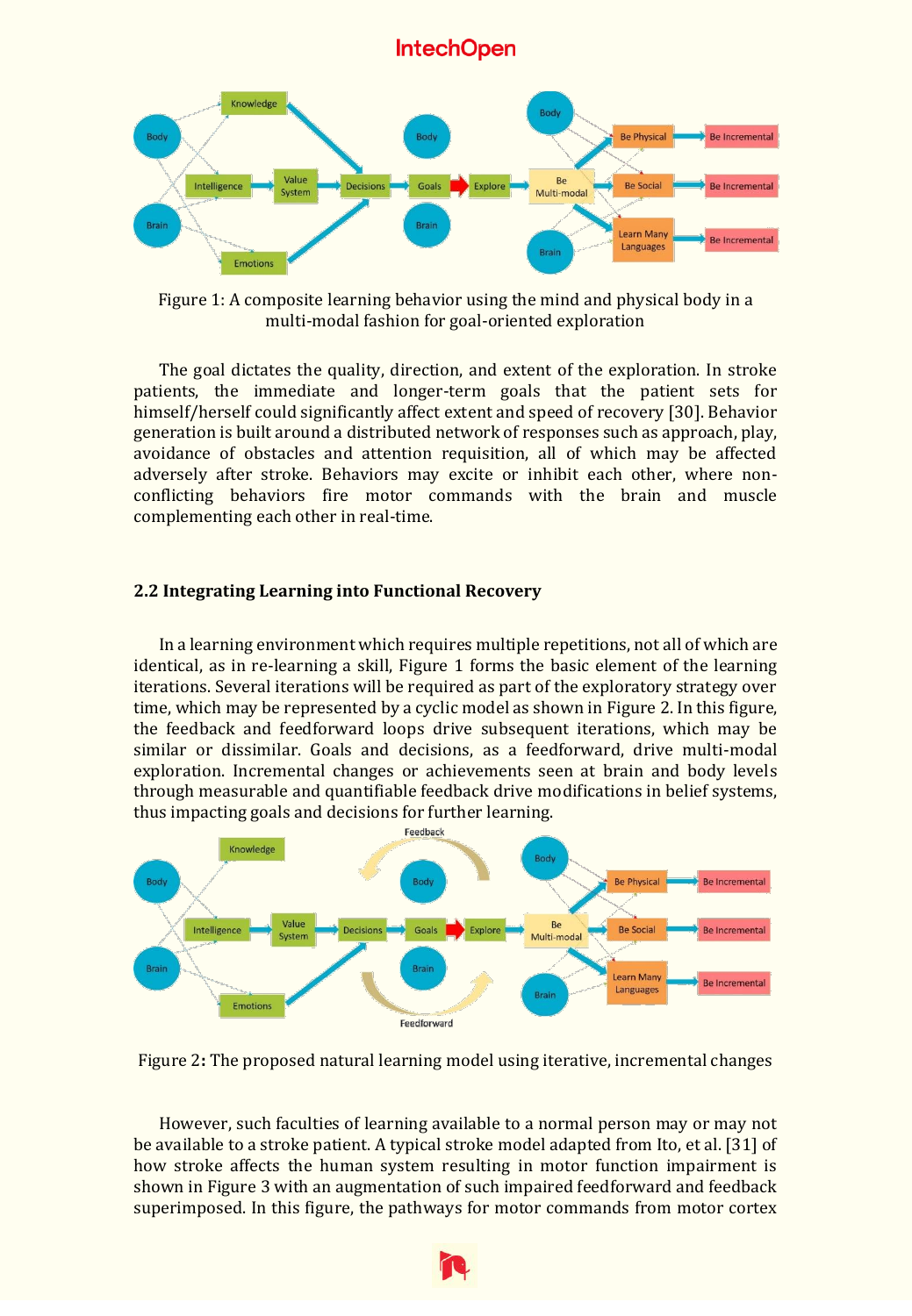and proprioceptive feedback from the musculoskeletal system are disrupted and hence, some alternate pathway is recommended shown by the "motor intention" and "motor actuation" blocks. This is a popular model implemented by the rehabilitation robotics community and those adopting the stimulation approach. Motor intention is usually sensed by a brain-computer interface or artificially induced by stimulation methods such as transcranial magnetic stimulation. Motor actuation is achieved by either electrical stimulation or mechanically driven robotic movement. Intention and Actuation are bridged typically by some adaptive algorithm which may be based on feature extraction, a control strategy, and a feedback loop. Current technology, however, is not able to address the complex issue of hand function which involve overlapping neuro-physio strategies and multiple degrees of freedom. At most, simple movements may be possible [32] which has been shown to not adequately impact function for the highly heterogeneous stroke affected population. Gross movements can be expected to improve with very high number of repetitions, thus enabling the brain to rewire itself in a limited way. However, there is poor evidence that such gross movement practice translates significantly into function. Therefore, the modification to the above model is proposed, incorporating the feedforward and feedback elements modelled in Figure 2 as a form of augmentation to help overcome the deficits through the learning route.



Figure **Error! No text of specified style in document.**: The self-regulated model of recovery of motor impairment after stroke adapted from Ito, et al. [40]

The augmented feedback may be delivered visually via a muscle-brain-computer interface. The feedforward in the form of appropriate audio-visual inputs which lead the human to attempt a series of desired actions through imitation, is known to facilitate recovery [33]. Moreover, there is evidence of perception transferring to action and more importantly, from action to perception [34]. The augmented feedback is expected to drive motor intention and exploration while the feedforward is expected to prime the brain for motor actuation and goal directed learning through imitation. From a functional improvement perspective, the augmented feedback may be customized for a person using time-locked parameters as follows:

- 1. EMG agonist-antagonist balance (muscle strategy)
- 2. EEG relaxation and attention states (brain strategy)

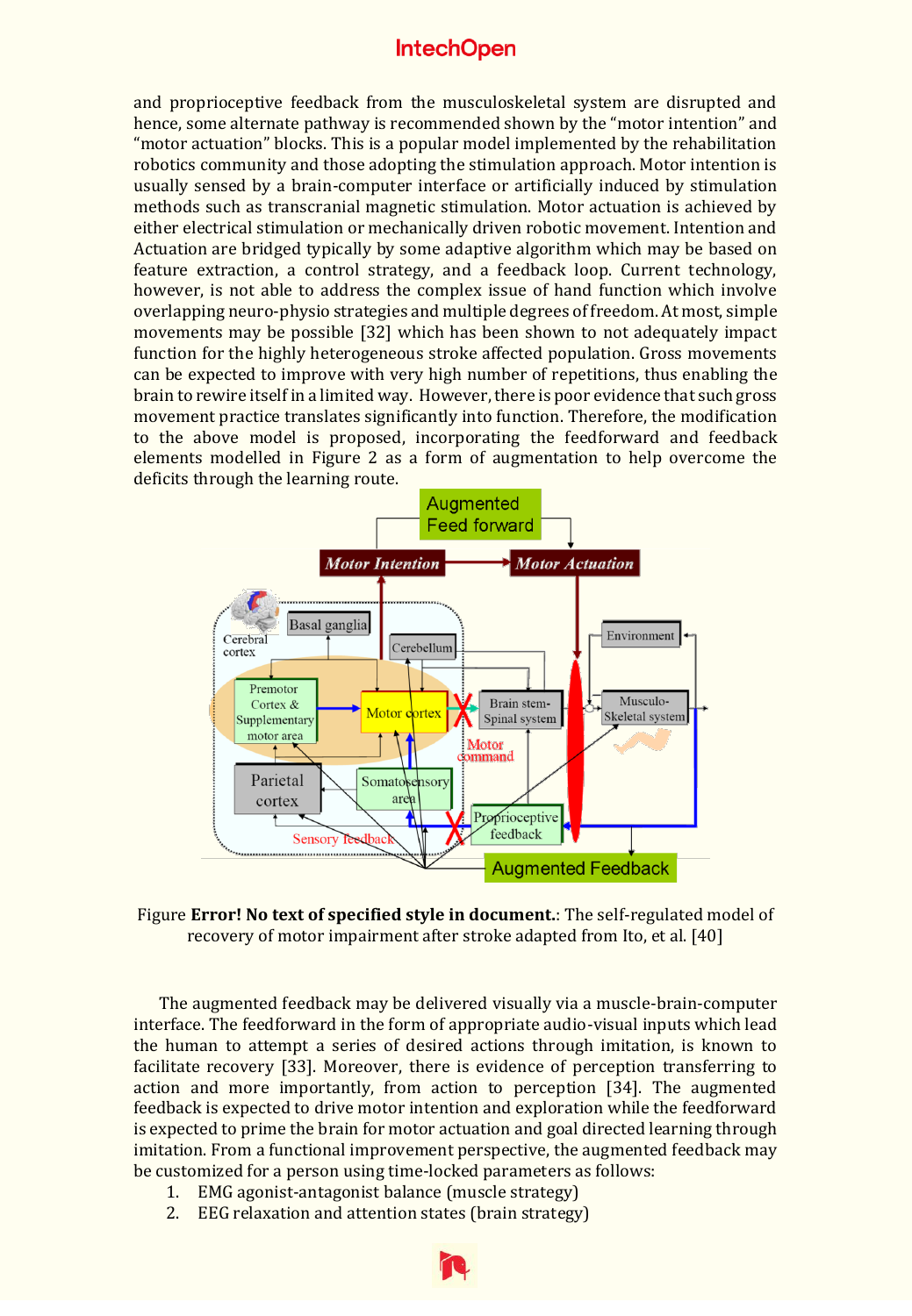The brain and the body are inseparably linked, and both contribute significantly for neuroplasticity to occur and health parameters to improve [35]. Based on this understanding of how human learning may be applied practically in the context of post-stroke rehabilitation, this study was conceived with the following assumptions:

- 1. When EEG and EMG signals during activity are brought together in a timesynchronized manner for real-time feedback along with an audio-visual feedforward for imitation, it provides an opportunity for the patient to work with sensory, exploratory and goal-directed learning towards functional rehabilitation goals.
- 2. Displaying quantified, relative brain and muscle feedback in real-time while training activation and relaxation simultaneously during movement or while attempting to manipulate objects, will enhance the conditions for incremental associative learning of overlapping brain and muscle strategies to occur [36]. Under such conditions, subjects may potentially achieve systemic gains in functional performance, even though they may have tried existing rehabilitation methods and only partially succeeded.

This paper describes a bio-mechatronics approach to understanding where relearning is misled or failing and uses a "feedforward-feedback" modality to help chronic stroke subjects train gross movements (as measured by Fugl Meyer Assessment Scale) and functional, timed-task capabilities (as measured by Action Arm Research Test). The SynPhNe system employs learning and training principles similar to that which babies seem to use in the design of its user interface, to leverage the mechanism of "self-regulation" or "self-correction". The study explores to what extent such real-time "self-correction" alone, in the absence of any form of external stimulation or robotic assistance, impacts the recovery of functional ability in the stroke impaired, as a prelude to building a safe, effective, easy-to-use technology which would be useful for patients to augment therapy hours at home.

# **3. Methods**

#### **3.1 Technology Description**

#### *3.1.1 Design Principles for SynPhNe system*

At the time of development, motor theory, learning principles and stroke rehabilitation challenges listed in Section 1 suggested that the SynPhNe rehabilitation platform should facilitate such learning keeping mind the constraints faced by stroke patients.

- EEG and EMG biofeedback with video-based feed-forward provided the multimodal environment.
- Incremental learning use of biofeedback to highlight small changes in the muscle and the brain signals with their transitions and associating this with the gross movements and tasks performed with various degrees of success.
- Exploratory learning, using the hand for real world tasks perceived as important but difficult (for example, use of chopsticks), as well as understanding how to achieve various relaxation and attention states while in dynamic movement using the feedforward-feedback modality.
- Simulation of a "mature social partner" or instructor, perhaps in the form of an instructor led video which a patient could watch and follow and the smiley icon

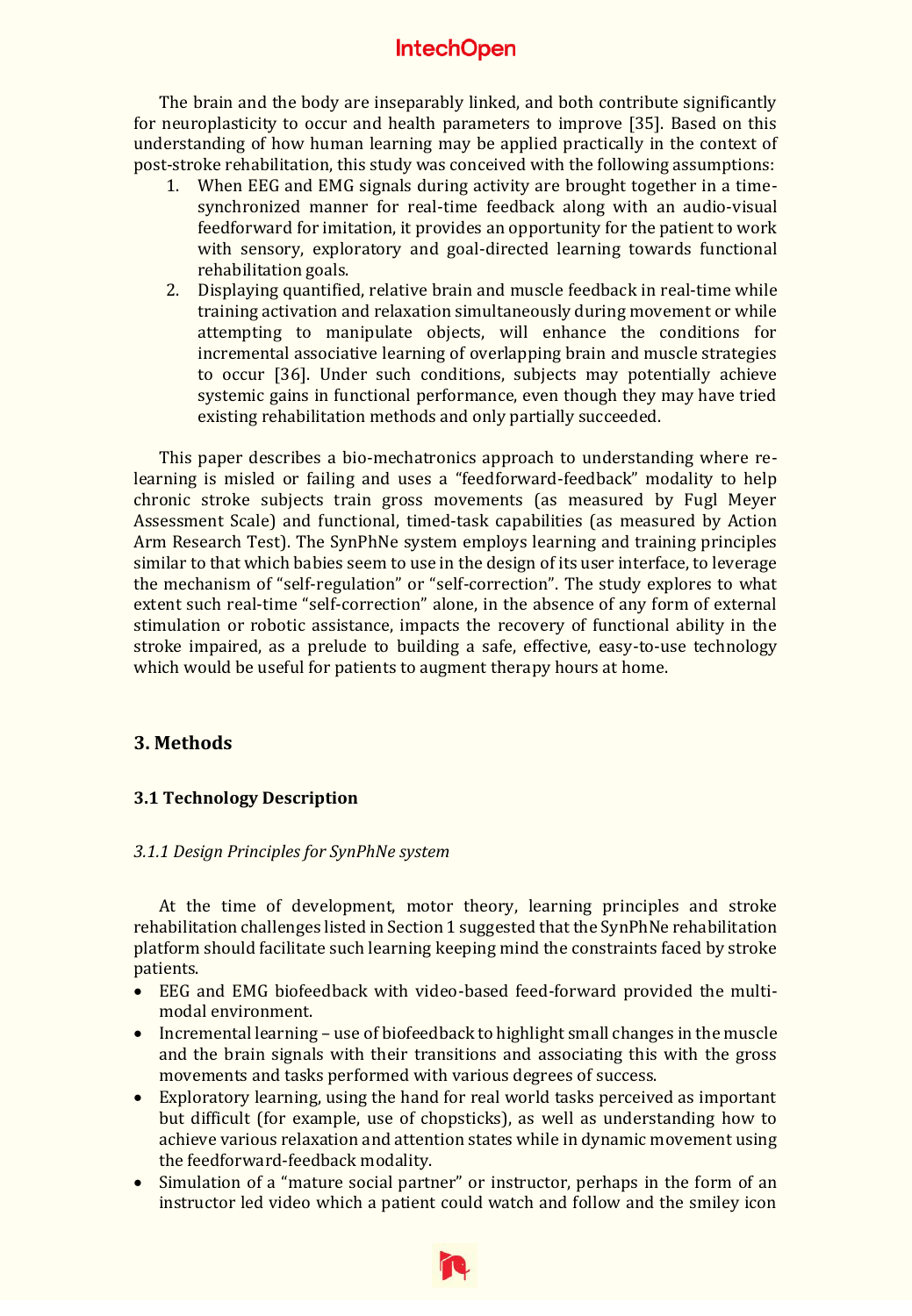which indicates the successful management of the desired brain state while executing physical tasks.

- Teaching a new, universal language i.e. making the subject aware of how to interpret and self-regulate muscle and brain activity at a signal level.
- Following the cyclic learning process shown in Figure 2, as a sensory-led, intuitive, self-sustaining, and reinforcing cycle.



#### *3.1.2 System Description*

Figure 4: SynPhNe Learning Model Platform and User-Interface

The wearable data capture unit (WDCU) acquires data from 8 channels of EMG through an arm gear and 8 channels of EEG data through a head gear and transmits the data simultaneously to the PC using a USB cable (Figure 4). The design of this arm gear has been previously reported in a separate paper by the authors along with design and testing of the amplification circuit [37]. The software running on the PC processes these signals from 16 channels and combines them in a time locked manner for presentation on the screen as real-time feedback showing muscle over-activation and under-activation as cartoon characters (EMG signal as agonist-antagonist koala bears climbing up or down a tree, EEG signal as a smiley face). While EMG signals are used as feedback by squaring and averaging the amplitude within a running window updated every 10 milliseconds, the EEG signals were converted to frequency band using a Fast Fourier transform and the alpha band power (8-13 Hz) was used to represent a relaxed state, updated every 10 seconds as a proportion to total power in the 1-35Hz frequency band. While EMG was sampled at 1000 samples/sec, EEG was sampled at 256 samples/sec.

The goal of both the feedforward and feedback is to successfully attempt a movement or physical task while maintaining a relaxed brain-muscle state pre- and post-action comparable to resting state. If effort results in a deviation from resting state, return to resting state post-effort should be immediate. Brain and muscle influence each other too. Losing attention partially or fully may result in loss of ability to imitate the feedforward video and respond to feedback. Incremental changes in self-regulation is presented visually in the real-time user interface, which then provides an impetus for the patient to self-regulate further.

Figure 4 depicts the user interface on the computer screen. The subject observes the video as the feedforward in order to imitate it with the same speed. The koala bears, and tree serve as agonist and antagonist muscle EMG feedback during such imitation. The subject attempts to activate the appropriate muscle to raise the brown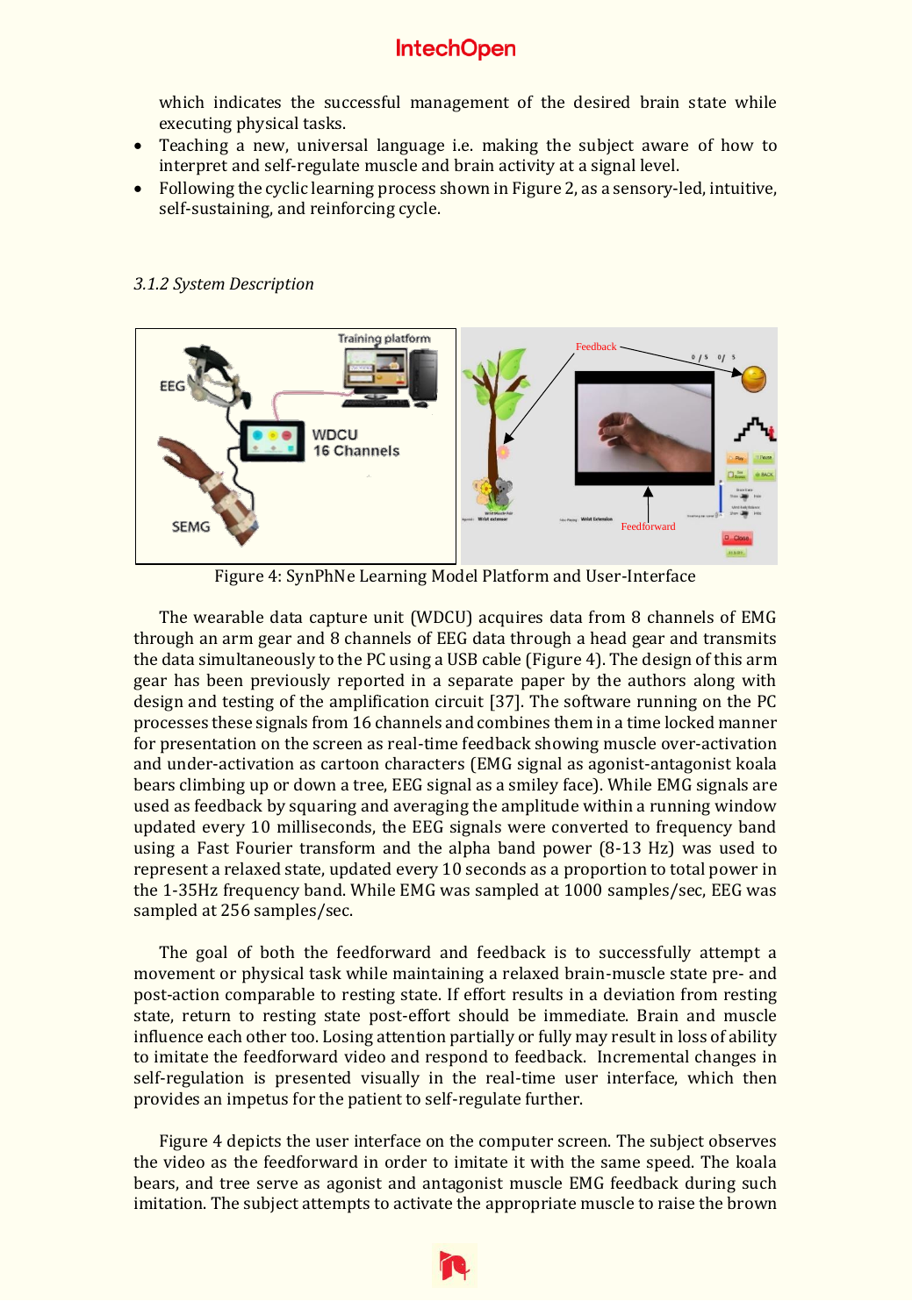bear (agonist) to the top of the tree while keeping the grey bear (antagonist) as steady and close to the bottom of the tree as possible. The yellow smiley face represents EEG frequency band feedback as a measure of a relaxed brain state which needs to be maintained as best as possible while imitating the video-based physical movement or task.

In both the clinical studies, the subject tried to imitate an exercise and task practice video sequence running on the computer screen, while attempting to correct maladaptive over-activation and under-activation in opposing muscle pairs displayed on the same screen. Using a slower speed of execution than normal allowed proximal joints of the upper limb to stabilize and reduce temporal demands on the subject [38]. The slow-paced video sequences allowed time to train relaxation between repetitions. Also, the need to achieve a relaxation goal immediately after activation encouraged the subjects not to over-activate the muscles and to moderate their effort. This strategy was found to delay the onset of high dynamic muscle tone and allow for better repetition-based performance based on greater number of successful relaxations. When subjects experienced difficulties in being able to relax their muscles, they intuitively made postural corrections to let go and relax deeper before the next muscle activation. EMG thresholds displayed on the software gave them a clear indication on activation and relaxation targets appropriate for training, which were based on previously calibrated maximum voluntary contraction (targets were up to 40% of maximum) and resting state EMG respectively, for various muscle groups. In this paper, analysis of only the EMG peaks data as seen during activity and immediately post activity repetition is highlighted. The EEG and other metrics will be reported separately in subsequent papers since the primary objective of this paper is to highlight the thinking behind the user-interface design and the pre and post clinical outcomes.

#### **3.2 Study Methodology**

In Trial 1, 15 adult chronic stroke subjects with a hemiplegic hand (31-69 years; 4 females, 11 males) were recruited for the study (Table 1). In Trial 2, 10 adult chronic stroke subjects with a hemiplegic hand (45-69 years; 1 female, 9 males) were recruited for the study (Table 1).

Both left and right limb impaired subjects were included for a better patient representation with at least six months post a first clinical stroke. Only paralysis with M.R.C. grade between 1 and 3 at elbow and digits was considered for inclusion. Passive, pain-free range of motion was at least 50% in all below elbow joints. No exclusion was made based on type of stroke and the group included those with ataxia and tactile sensory loss.

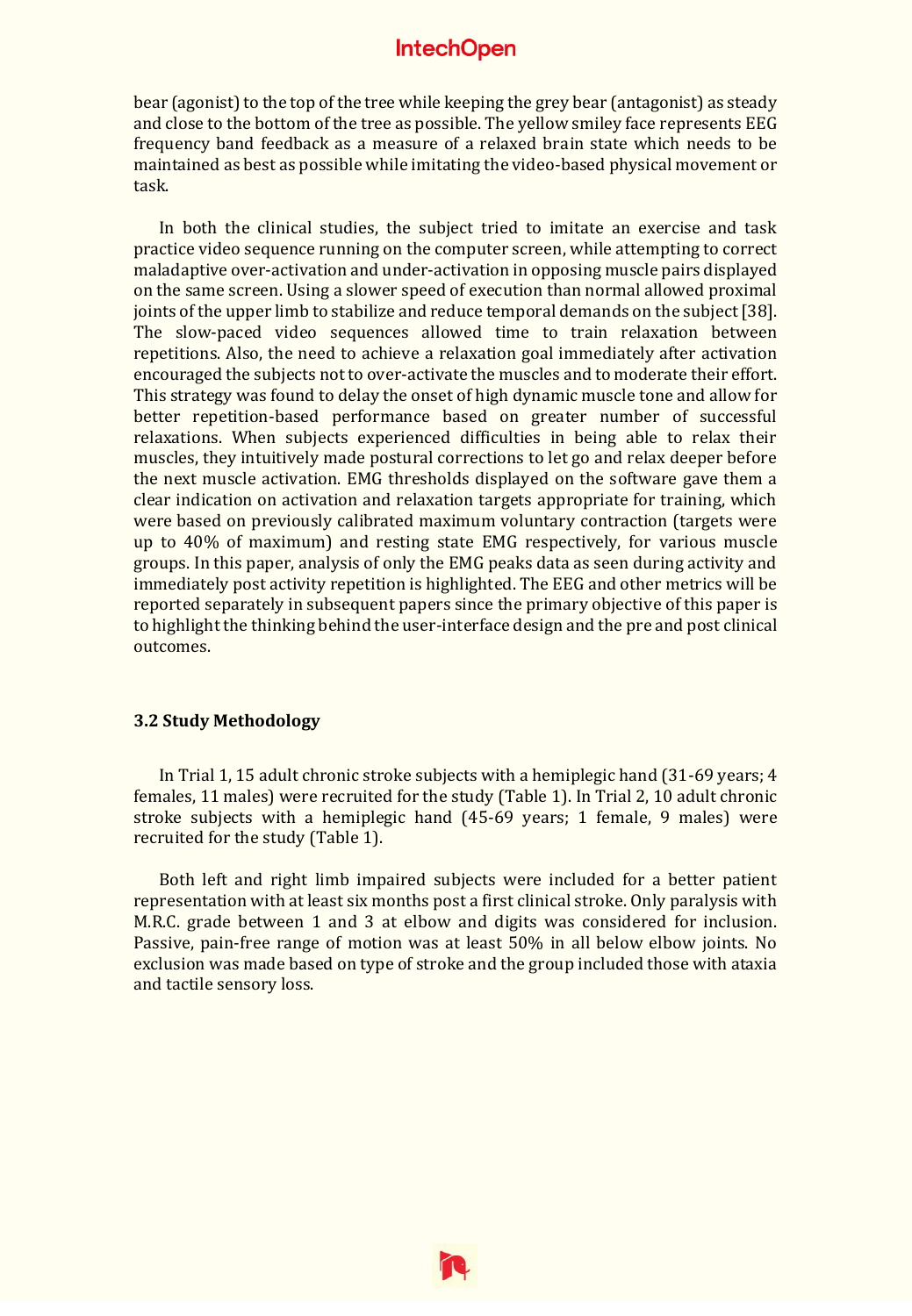|                | <b>Demographics of Subjects in Trial 1</b> |               |               |                         |
|----------------|--------------------------------------------|---------------|---------------|-------------------------|
| <b>Subject</b> |                                            |               | <b>Months</b> |                         |
| Code           | Age                                        | <b>Gender</b> | post-stroke   | <b>Nature of Stroke</b> |
| <b>RH001</b>   | 57                                         | Female        | 22            | Haemorrhage             |
| <b>RH002</b>   | 44                                         | Male          | 21            | Infarct                 |
| <b>RH003</b>   | 54                                         | Male          | 12            | Infarct                 |
| <b>RH004</b>   | 61                                         | Male          | 25            | Infarct                 |
| <b>RH005</b>   | 69                                         | Male          | 21            | Infarct                 |
| <b>RH006</b>   | 38                                         | Male          | 18            | Haemorrhage             |
| <b>RH007</b>   | 48                                         | Male          | 18            | Haemorrhage             |
| <b>LH001</b>   | 31                                         | Female        | 32            | Infarct                 |
| <b>LH002</b>   | 53                                         | Female        | 18            | Haemorrhage             |
| <b>LH003</b>   | 59                                         | Female        | 37            | Infarct                 |
| <b>LH004</b>   | 62                                         | Male          | 8             | Infarct                 |
| <b>LH005</b>   | 57                                         | Male          | 10            | Haemorrhage             |
| <b>LH007</b>   | 65                                         | Male          | 45            | Haemorrhage             |
| <b>LH008</b>   | 62                                         | Male          | 15            | Haemorrhage             |
| <b>Mean</b>    | 54.3                                       |               | 21.6          |                         |
| Std. dev.      | 10.3                                       |               | 10.0          |                         |

|                        | Demographic details of Subjects in Trial 2 |               |                              |                         |
|------------------------|--------------------------------------------|---------------|------------------------------|-------------------------|
| <b>Subject</b><br>Code |                                            | <b>Gender</b> | <b>Months</b><br>post-stroke | <b>Nature of Stroke</b> |
|                        | Age                                        |               |                              |                         |
| <b>NRH001</b>          | 69                                         | Male          | 21                           | Infarct                 |
| <b>NRH002</b>          | 60                                         | Male          | 28                           | Infarct                 |
| <b>NRH003</b>          | 57                                         | Female        | 23                           | Haemorrhage             |
| <b>NRH004</b>          | 59                                         | Male          | 7                            | Infarct                 |
| <b>NRH005</b>          | 65                                         | Male          | 7                            | Infarct                 |
| <b>NRH006</b>          | 46                                         | Male          | 60                           | Haemorrhage             |
| <b>NRH007</b>          | 67                                         | Male          | 49                           | Infarct                 |
| <b>NLH001</b>          | 61                                         | Male          | 21                           | Infarct                 |
| <b>NLH002</b>          | 45                                         | Male          | 49                           | Infarct                 |
| <b>NLH003</b>          | 62                                         | Male          | 69                           | Infarct                 |
| <b>Mean</b>            | 60.0                                       |               | 32.3                         |                         |
| Std. dev               | 7.6                                        |               | 20.7                         |                         |

Table 1: Demographic of Recruited Subjects

The experiments had only treatment group whose members had plateaued (those who had completed the rehabilitation program recommended by the hospital) in functional recovery and were ready to discontinue any other form of regular or alternative therapy during the study.

In Trial 1, the subjects were randomized between two clinical therapists, where either of them could conduct any session for any subject (as is common in a typical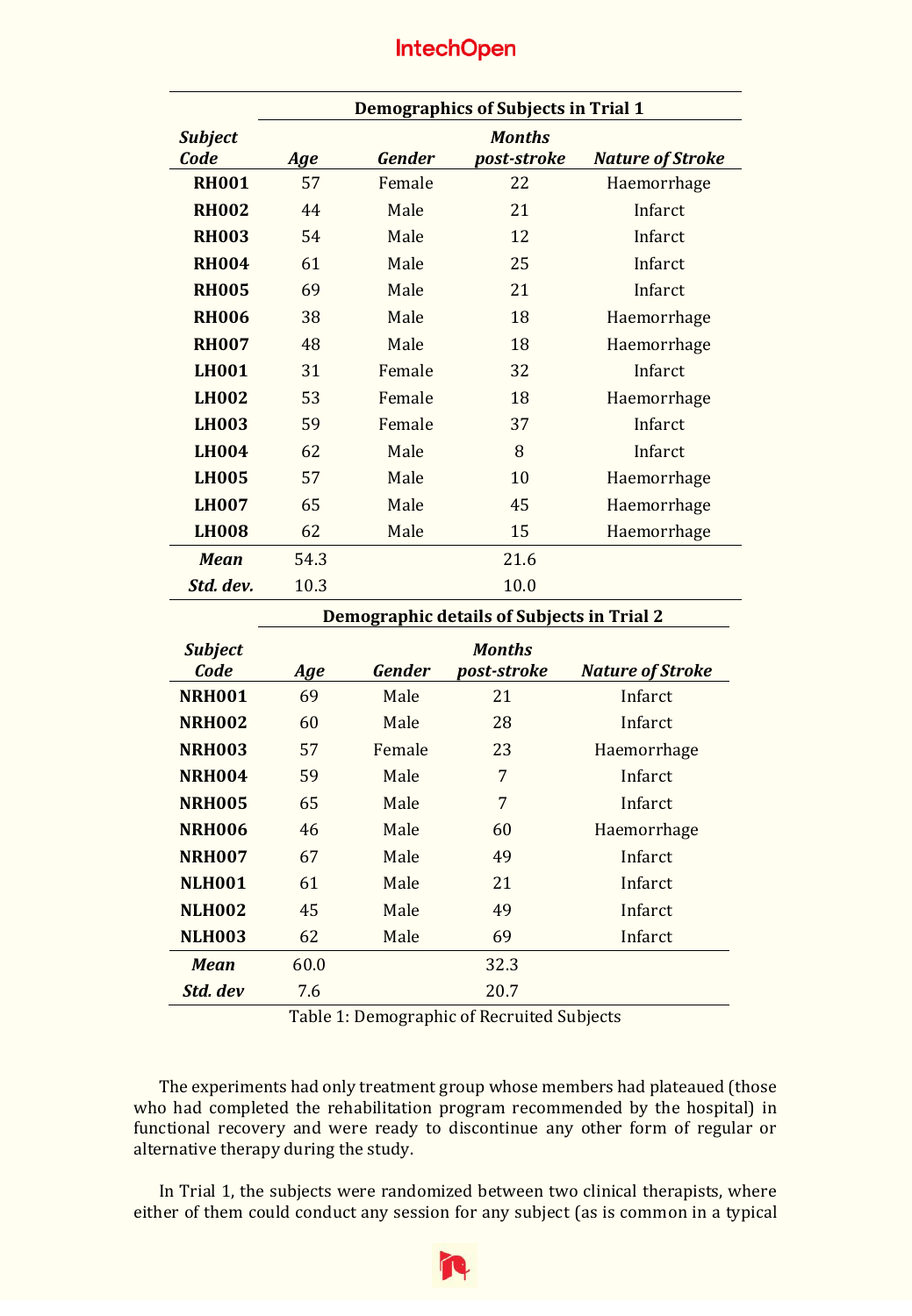clinical setting). In Trial 2, to simulate a home-based, non-clinical environment, the therapy was not conducted in a standard hospital therapy/rehabilitation ward but rather in a normal spare room with a table and a chair. A research associate with a non-therapy background was trained to operate the SynPhNe system to deliver the sessions every day.

Each subject completed a 4-week, 3 sessions/week protocol using the automated SynPhNe device which delivers the learning modality. Each session lasted for 50-75 mins including the setup time. In Trial 1, the EEG signals were captured during three sessions to track changes, i.e. in the beginning, midway and end of the study whereas in Trial 2, the EEG signals were captured in all twelve sessions, with the smiley face retained as a form of feedback on relaxed brain state represented by the relative alpha-band power as calibrated at rest. This brain-based feedback was introduced after it was observed that a significant component of therapist supervision in Trial 1 consisted of repeatedly nudging the subjects' attention back to task.

Imitating the video, subjects performed four basic hand movements - wrist extension and flexion, finger extension and flexion, pronation & Supination, and open grasp. This was followed by four everyday tasks - picking up a pen, flipping a page, grasping a bottle and use of chopsticks (Figure 5).



Figure 5: Task practice (1) Picking up a pen, (2) Grasping a bottle, (3) Flipping a page, (4) Using a pair of chopsticks (Pictures extracted from the instructional video created for the experiment).

These four tasks were chosen to represent a two-finger pinch with pronation, a cylindrical grasp, a key pinch with pronation and supination and a five-finger pinch which demands attention. Each exercise was repeated five times in the first three sessions and ten times in the subsequent sessions while attempting to maintain a precalibrated agonist-antagonist balance using the biofeedback. In Trial 1, some of the more severely affected subjects (n=7) were provided the facility for an automated triggering of electrical stimulation on extensor muscles for some or all sessions if the subject achieved an agonist EMG threshold while maintaining a relaxed antagonist [39]. In Trial 2, we did not use any FES as Trial 1 indicated that FES induced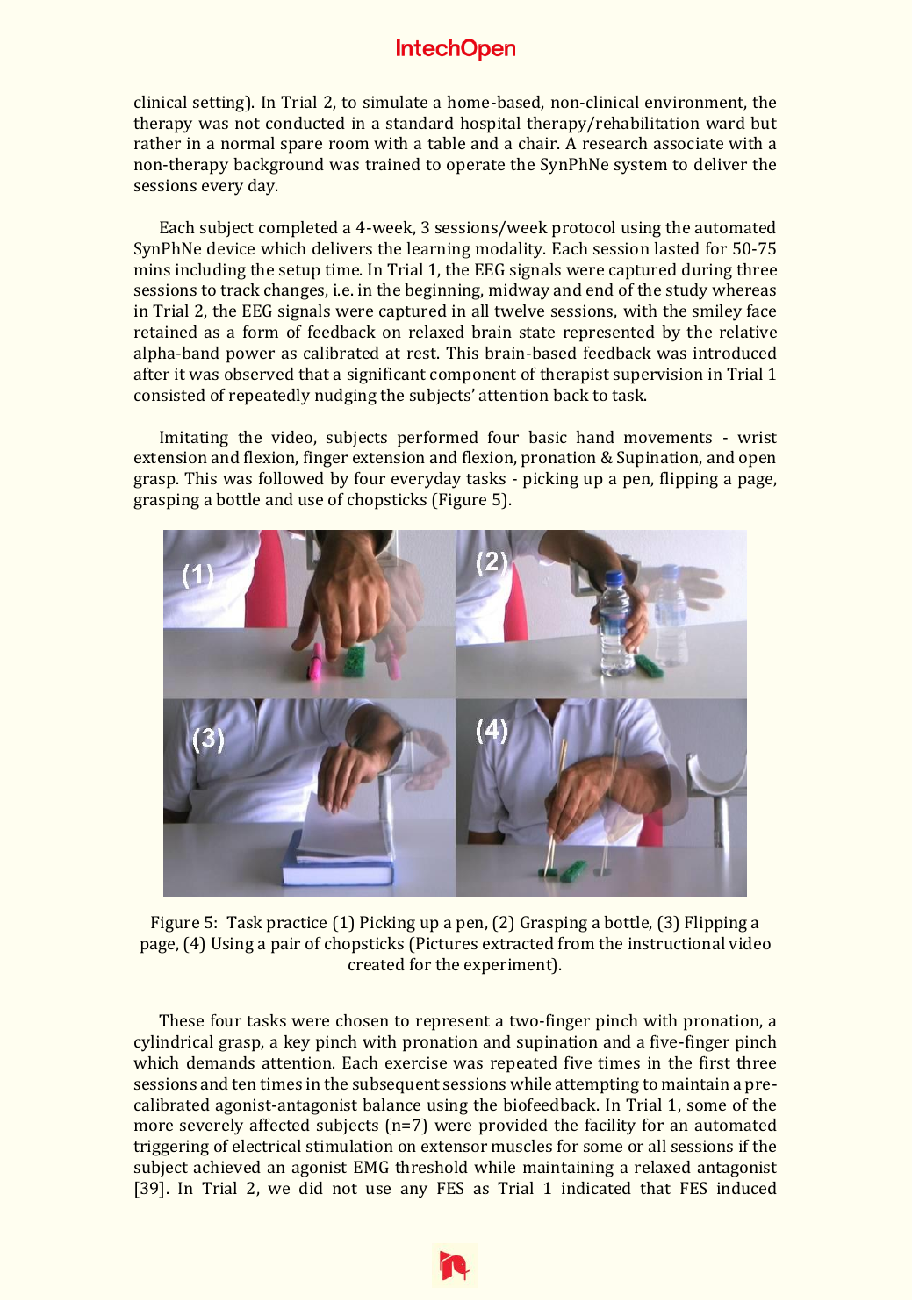exaggerated, instantaneous antagonist-side reactions, which our protocol was, in fact, trying to minimize.

Pre-, mid-, and post-outcomes were measured using standard clinical scales [Upper Extremity Fugl Meyer Assessment (FMA) and Action Research Arm Test (ARAT)] to assess both gross and fine movements [40]. They were also randomized for assessment between two other therapists who were blinded to the study protocol. All subjects provided a signed written consent. Ethics approval was obtained from the Institutional Review Board of National Healthcare Group, Singapore. The set-up for the two experiments are shown in Figure 6.



 $(A)$  (B) Figure 6: Clinical trial Setup in (a) Trial 1 (therapy ward) and (b) Trial 2 (outside therapy ward)

# **4. Results and Discussions**



## **4.1 Association of muscle contraction to relaxation**

Figure 7: Muscle Activation is associated with Relaxation during repetitive practice in (A) Trial 1 (B) Trial 2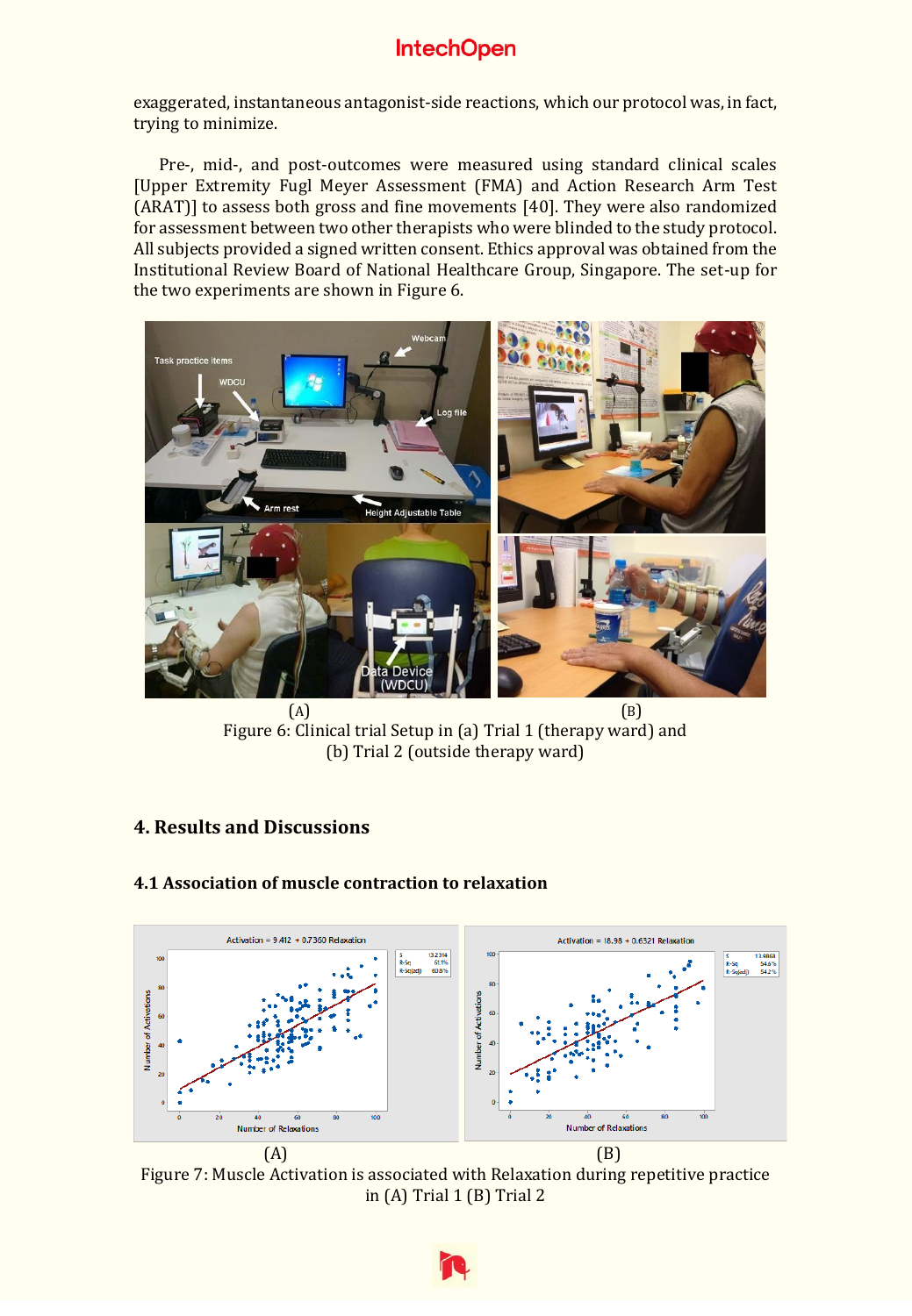On comparing the muscle activation and relaxation scores across all subjects in Trial 1 (168 sessions) and Trial 2 (total 120 sessions), it was seen that successful performance of higher repetitions of muscle contractions above an EMG threshold was associated with the ability to volitionally relax those muscles below an EMG threshold immediately after contraction (Trial 1: Pearson's coefficient=0.78, CI=99%; Trial 2: Pearson's coefficient=0.74, CI=99%).

Subjects who were unable to relax, volitionally, in a consistent manner had difficulties in performing simple actions such as extensions and flexions repeatedly as well as tasks. The antagonist was observed to be relatively stronger (the grey koala bear climbed higher up on the tree) in most subjects at Week 0, whenever the subjects tried to activate the agonist and raise the golden koala bear up the tree. These subjects also demonstrated an inability to relax a muscle immediately on completion of a movement or task.

|                   |                | <b>Clinical Outcomes in Trial 1</b> |                |                                           |                |
|-------------------|----------------|-------------------------------------|----------------|-------------------------------------------|----------------|
| <b>Impairment</b> | <b>Subject</b> | <b>Fugl Meyer (FMA)</b>             |                | <b>Action Research</b><br>Arm Test (ARAT) |                |
| <b>Level</b>      | Code           | W <sub>0</sub>                      | W <sub>4</sub> | W <sub>0</sub>                            | W <sub>4</sub> |
| <b>Mild</b>       | <b>RH001</b>   | 58                                  | 60             | 53                                        | 57             |
|                   | <b>RH003</b>   | 36                                  | 44             | 9                                         | 11             |
|                   | <b>RH005</b>   | 45                                  | 46             | 20                                        | 27             |
|                   | <b>RH007</b>   | 50                                  | 59             | 45                                        | 49             |
|                   | LH001          | 35                                  | 33             | 5                                         | 5              |
| <b>Moderate</b>   | LH002          | 44                                  | 45             | 25                                        | 28             |
|                   | LH004          | 45                                  | 44             | 21                                        | 21             |
|                   | LH005          | 52                                  | 56             | 32                                        | 39             |
|                   | LH007          | 50                                  | 52             | 32                                        | 44             |
|                   | LH008          | 43                                  | 47             | 32                                        | 32             |
|                   | <b>RH002</b>   | 16                                  | 19             | 6                                         | 7              |
| <b>Severe</b>     | <b>RH004</b>   | 27                                  | 27             | 5                                         | 5              |
|                   | <b>RH006</b>   | 29                                  | 31             | 17                                        | 17             |
|                   | LH003          | 22                                  | 24             | 3                                         | 9              |
| <b>Mean</b>       |                | 39.43                               | 41.93          | 21.79                                     | 25.07          |
| <b>Std. Dev</b>   |                | 11.86                               | 12.67          | 15.10                                     | 16.64          |

#### **4.2 Clinical Scale Outcomes**

|                   |                |                | <b>Clinical Outcomes in Trial 2</b> |                        |                        |
|-------------------|----------------|----------------|-------------------------------------|------------------------|------------------------|
| <i>Impairment</i> | <b>Subject</b> |                | <b>Fugl Meyer (FMA)</b>             | <b>Arm Test (ARAT)</b> | <b>Action Research</b> |
| <b>Level</b>      | Code           | W <sub>0</sub> | W <sub>4</sub>                      | W0                     | W4                     |
| <b>Moderate</b>   | NRH006         | 54             | 56                                  | 38                     | 51                     |
|                   | NLH003         | 43             | 42                                  |                        | 23                     |

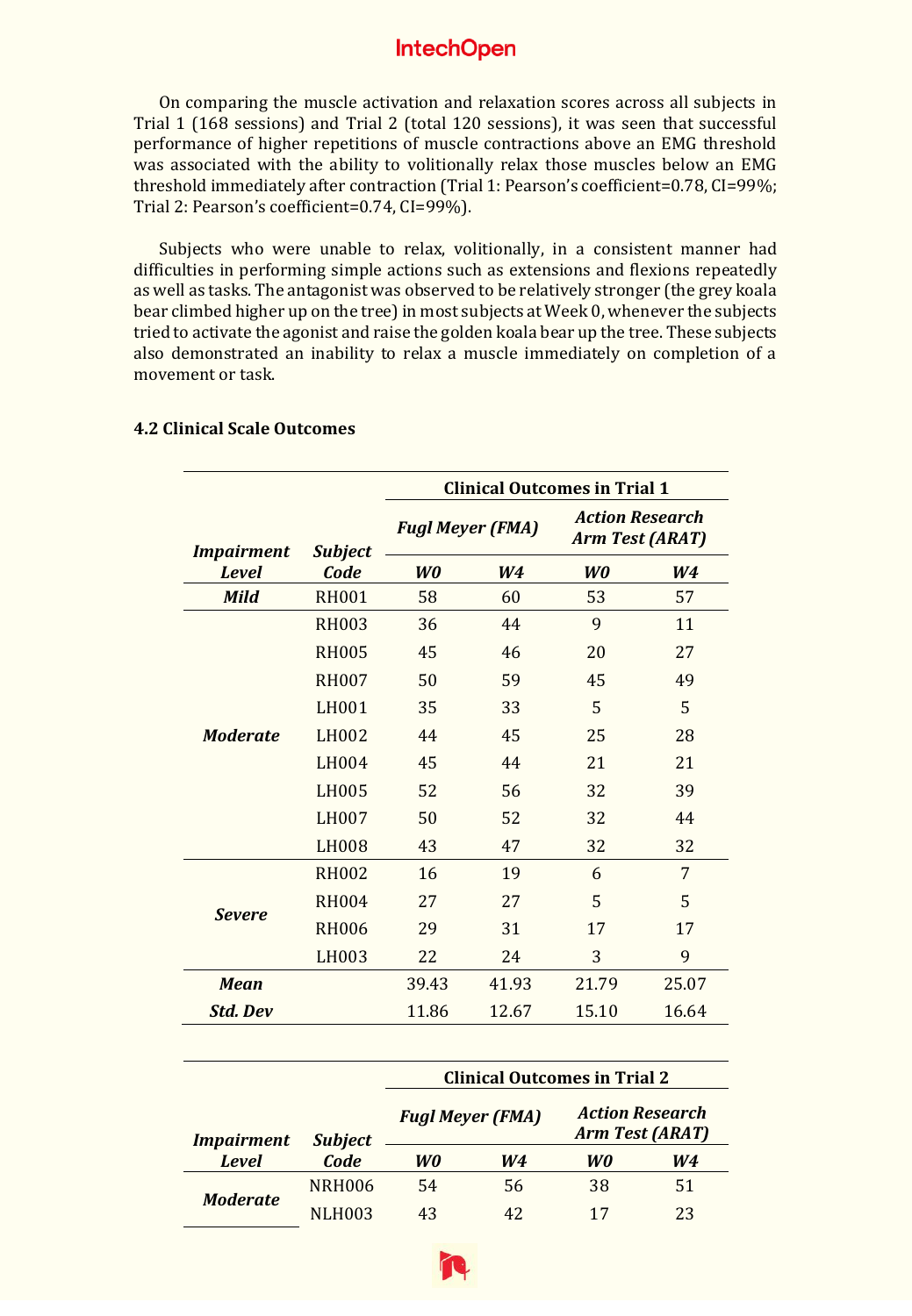|                 | <b>NLH002</b>      | 38    | 41    | 25    | 28             |
|-----------------|--------------------|-------|-------|-------|----------------|
|                 | <b>NRH001</b>      | 38    | 40    | 18    | 25             |
|                 | NRH <sub>007</sub> | 37    | 39    | 21    | 26             |
|                 | <b>NRH004</b>      | 37    | 39    | 27    | 31             |
|                 | <b>NRH003</b>      | 32    | 33    | 7     | 13             |
|                 | <b>NRH005</b>      | 31    | 30    | 9     | 10             |
| <b>Severe</b>   | <b>NRH002</b>      | 20    | 24    | 8     | 9              |
|                 | <b>NLH001</b>      | 19    | 20    | 3     | $\overline{4}$ |
| <b>Mean</b>     |                    | 34.90 | 36.40 | 17.30 | 22.00          |
| <b>Std. Dev</b> |                    | 9.78  | 9.69  | 10.31 | 13.05          |

Table 2: FMA and ARAT Clinical Scores at Week 0 (W0) and Week 4 (W4)

The outcomes based on the FMA and ARAT clinical scales for both the trials are summarized in Table 2. Subjects have been categorized into mildly- (55-57), moderately-(32-54) and severely-impaired  $(\leq 31)$  based on their FMA scores at Week 0. Subject LH006 encountered a personal accident at home resulting in a head injury during the study and was discontinued from the trial.

The scores for both the assessment scales were reduced to a common denominator by normalizing assessment scores against full scores of the respective scale. For FMA and ARAT, the full scores are 66 and 57 respectively.

Based on the nominalized scores, the percentage improvement in both the functional scales for the subjects in Trial 1 and Trial 2 can be summarized as shown in Table 3. Since these improvements are based on initial measurements of level of impairment (Week 0), they capture both clinical and sub-clinical performance changes or incremental improvements or decline achieved by the subjects. The estimated minimum clinically important difference (MCID) of the upper limb FMA scores ranges from 4.25 to 7.25 points depending on the different facets of upper limb movement (overall upper limb function MCID is 5.25) while the MCID values for the ARAT were 5.7 points for chronic stroke patients [41, 42]. In Trial 1, there were 2 subjects who achieved MCIDs in FMA; RH003 (8 points) and RH007 (9 points) and 4 subjects who achieved MCIDs in ARAT; RH005 (7 points), LH005 (7 points), LH007 (12 points), LH003 (6 points). In Trial 2, subjects NRH006 (13 points), NLH003 (6 points), NRH001 (7 points) and NRH003 (6 points) achieved MCIDs in ARAT. These MCIDs were achieved with only 5-10 repetitions per exercise per session, which is about 10-30% of the number of exercise repetitions recommended per session in standard care.

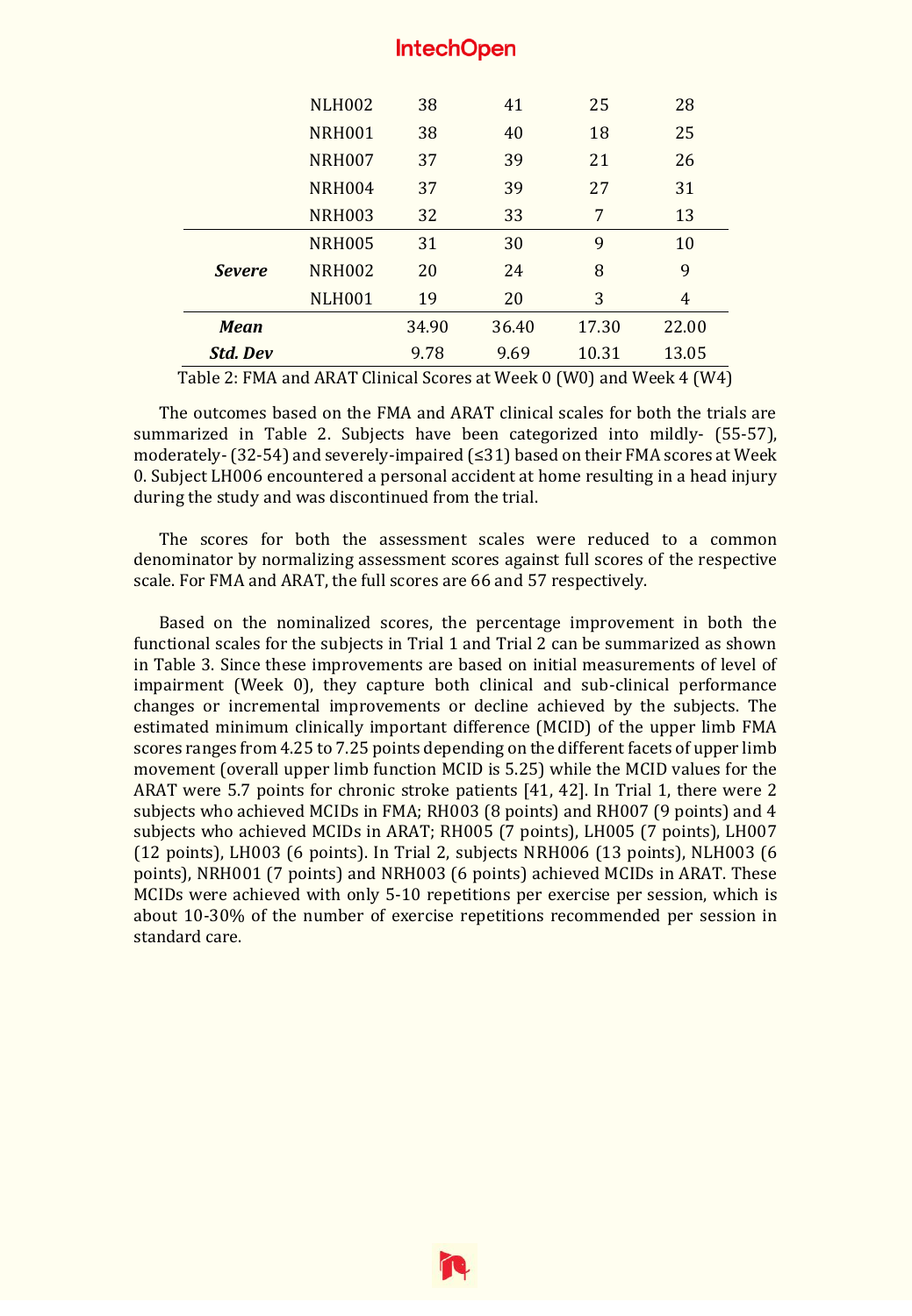|                        | Percentage Improvement in<br><b>Trial 1</b> |                                                     |  |  |
|------------------------|---------------------------------------------|-----------------------------------------------------|--|--|
| <b>Subject</b><br>Code | <b>Fugl Meyer</b><br>(FMA)                  | <b>Action Research</b><br><b>Arm Test</b><br>(ARAT) |  |  |
| <b>RH001</b>           | 3.45                                        | 7.55                                                |  |  |
| <b>RH002</b>           | 18.75                                       | 16.67                                               |  |  |
| <b>RH003</b>           | 22.22                                       | 22.22                                               |  |  |
| <b>RH004</b>           | 0.00                                        | 0.00                                                |  |  |
| <b>RH005</b>           | 2.22                                        | 35.00                                               |  |  |
| <b>RH006</b>           | 6.90                                        | 0.00                                                |  |  |
| <b>RH007</b>           | 18.00                                       | 8.89                                                |  |  |
| <b>LH001</b>           | $-5.71$                                     | 0.00                                                |  |  |
| <b>LH002</b>           | 2.27                                        | 12.00                                               |  |  |
| <b>LH003</b>           | 9.09                                        | 200.00                                              |  |  |
| <b>LH004</b>           | $-2.22$                                     | 0.00                                                |  |  |
| <b>LH005</b>           | 7.69                                        | 21.88                                               |  |  |
| <b>LH007</b>           | 4.00                                        | 37.50                                               |  |  |
| <b>LH008</b>           | 9.30                                        | 0.00                                                |  |  |
| <b>Mean</b>            | 6.85                                        | 25.84                                               |  |  |
| <b>Std. Dev</b>        | 7.85                                        | 49.87                                               |  |  |

|                        | Percentage Improvement in<br><b>Trial 2</b> |                                                     |  |  |
|------------------------|---------------------------------------------|-----------------------------------------------------|--|--|
| <b>Subject</b><br>Code | <b>Fugl Meyer</b><br>(FMA)                  | <b>Action Research</b><br><b>Arm Test</b><br>(ARAT) |  |  |
| <b>NRH001</b>          | 5.26                                        | 38.89                                               |  |  |
| <b>NRH002</b>          | 20                                          | 12.5                                                |  |  |
| <b>NRH003</b>          | 3.13                                        | 85.71                                               |  |  |
| <b>NRH004</b>          | 5.41                                        | 14.81                                               |  |  |
| <b>NRH005</b>          | $-3.23$                                     | 11.11                                               |  |  |
| <b>NRH006</b>          | 3.7                                         | 34.21                                               |  |  |
| <b>NRH007</b>          | 5.41                                        | 23.81                                               |  |  |
| <b>NLH001</b>          | 5.26                                        | 33.33                                               |  |  |
| <b>NLH002</b>          | 7.89                                        | 12                                                  |  |  |
| <b>NLH003</b>          | $-2.33$                                     | 35.29                                               |  |  |
| <b>Mean</b>            | 5.05                                        | 30.17                                               |  |  |
| <b>Std. Dev</b>        | 5.72                                        | 20.22                                               |  |  |

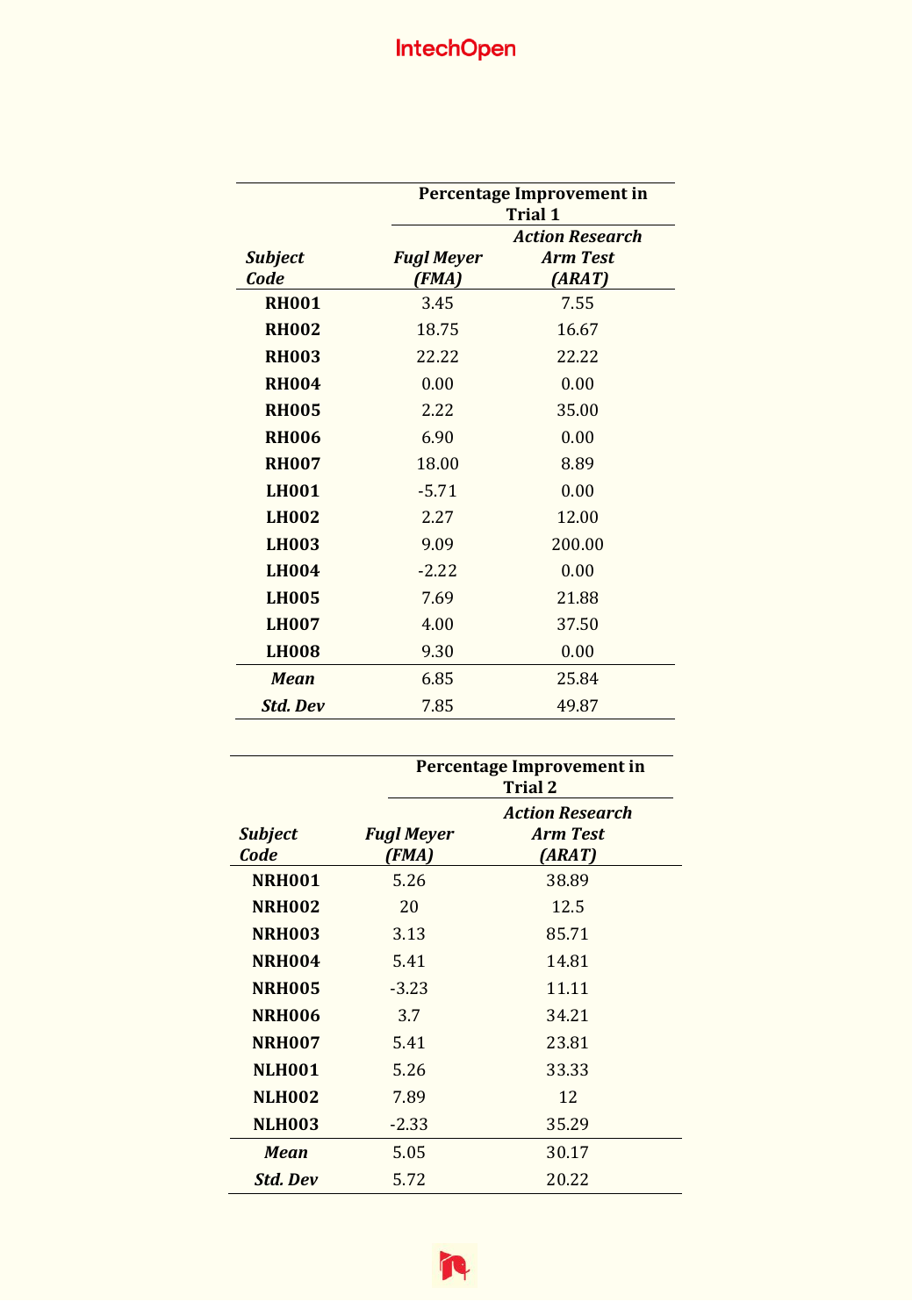#### Table 3: Percentage Improvement Post-Therapy (Week 4) with Respect to Pre-**Therapy**

Training in self-regulation of antagonist muscle relaxation during movement using the SynPhNe system contributed to positive pre-post changes in FMA (Trial 1: Mean=6.855%, SD=7.85; Trial 2: Mean=5.05%, SD=6.00) and ARAT (Trial 1: Mean= 25.84%, SD=49.86; Trial 2: Mean=30.17%, SD=21.20).

#### **4.3 Discussions**

Results from the two separate trials are presented to illustrate the degree of consistency in two different patient samples. The inclusion and exclusion criteria in both studies were similar. However, in Trial 1 therapists fully supervised the therapy sessions while in Trial 2 non-therapists entirely conducted the sessions. In both studies, a separate team of blinded therapists performed the pre- and postassessments. Neither study reported any adverse events.

Figure 7 supported the research group's direction that both activation and relaxation must be trained specifically, as opposed to a pre-occupation with repeated muscle activation alone as is common in rehabilitation [43].

Both the studies reported a larger increase in ARAT scores as compared to FMA scores. This increase in ARAT was not necessarily linked to those who had high FMA scores at Week 0. This suggests that functional task performance and object manipulation ability may improve even though reduction of impairment at a gross level is proportionately lower. Subjects who achieved MCIDs did so mostly in ARAT and not FMA, which is somewhat counter-intuitive. This may be because several functional tasks do not demand a full range of motion e.g. Eating with chopsticks or Picking up a small object like a pen with a two-finger pinch. In the experience of the study team, it was noted that subjects were more motivated attempting to do actual functional tasks such as opening a book and manipulating chopsticks as compared to standard joint extension/flexion exercises that were repetitive and not directly linked to a perceived functional outcome. It may be noted that each exercise and activity was repeated only 5-10 times per session to produce the outcomes reported, which was about a fifth of the number usually recommended in rehabilitation settings, and about a tenth or less of that in high repetition therapy. This was done to ensure that compensatory strategies did not set in due to fatigue, boredom, or distraction. The results raise some questions about initial functional results being dependent on high repetitions and is, in fact, reminiscent about how babies learn with few, non-similar repetitions [29]. Since both studies exclusively recruited patients who were both chronic and plateaued, the chances of spontaneous recovery were minimized, although cannot be ruled out. The authors are of the opinion that restoration of function resembling spontaneous recovery may, in fact, be facilitated in the chronic phase of therapy by the re-learning of such brain and muscle strategies as described in these experiments, enhancement of relaxation and attention and the progressive reduction of compensation.

The gold standard for restoration of function and independence is still conventional, manual therapy. Kollen, Kwakkel and Lindeman reviewed more than 700 published studies and concluded that conventional robotic or stimulation treatment approaches induce improvements that are confined to impairment level only and do not generalize to functional improvement [2]. They stated that treatment

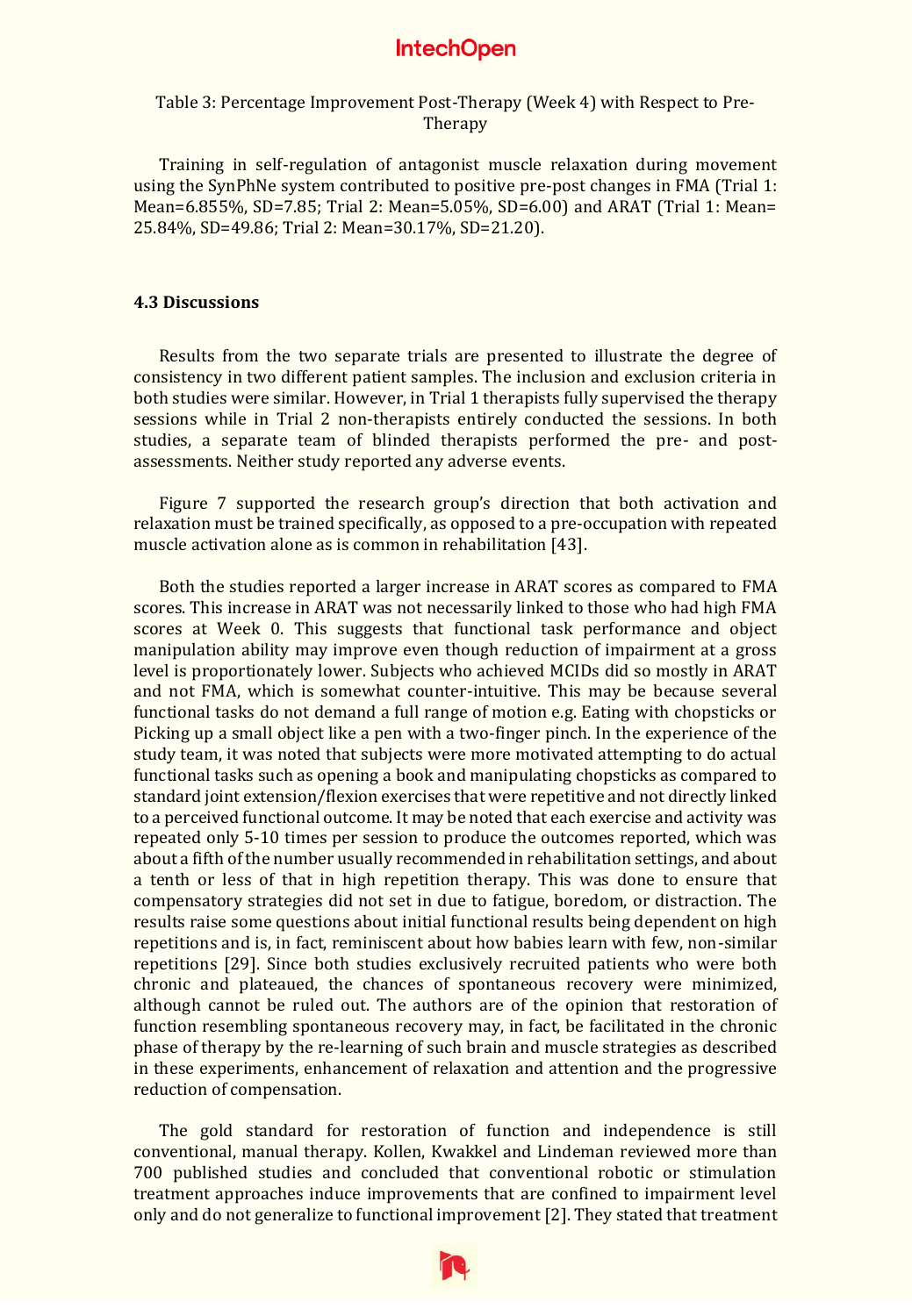strategies that incorporate a strong emphasis on functional training and task-specific therapy may hold the key to optimal stroke therapy. A search of systematic reviews in the Cochrane and other databases on well-known approaches such as electromechanical and robot-assisted arm training, electro-stimulation and EMG triggered neuromuscular stimulation of wrist and fingers showed that only electro-stimulation held certain advantages over conventional, manual therapy when comparing outcomes for motor ability [44, 45, 46, 47, 48]. However, conventional therapy continues to be superior in improving the complete spectrum ranging from gross motor, fine motor, strength, dexterity and ability to manipulate objects and perform timed tasks. Hence, the authors of this paper carried out a follow-up study with 30 subjects, comparing a group undergoing SynPhNe training to a group receiving standard care, which was a mix of conventional physiotherapy, physical therapy, occupational therapy and neuro therapy. Since the goal is to develop a system which can augment therapy effectively at home, the study was designed to prove that SynPhNe treatment was comparable to standard care. The results of this study have been published previously [49]. The conclusion was that SynPhNe training was comparable to standard care as seen in the FMA and ARAT scales.

The EMG data demonstrated that the stroke subjects had hitherto unknown antagonist over-activation in wrist and finger movements, which were moderated and subdued by starting the exercises with a reduced range of motion and reduced speed. Once the antagonist activity was subdued and reinforced over 2-4 sessions, the range of motion and speed was progressively increased in subsequent sessions. This was effective particularly in wrist and finger extension, which is known to be a significant challenge for most stroke patients. Control deficiencies in approach, sequential steps and object release were similarly improved with slower execution speeds that were meant to effect better proximal stabilization and reduced compensation as often seen in shoulder elevation and abduction while reaching, pronating, and grasping with the affected arm. Since the most significant improvements in percentage terms were seen in the ARAT scale which evaluates functional and participation tasks, the authors propose that the SynPhNe system impacts independence positively, combined with enhanced self-regulation and the self-use of technology.

All subjects tolerated the multi-modal feedback well and did not report feeling overwhelmed by the user interface and demands of the feedforward-feedback loop. It was noticed that the distribution of the visual sampling of the feedforward and feedback during the sessions differed between subjects and within subjects as therapy sessions progressed. This could be an interesting area of investigation in future studies to better understand how adults learn in a non-instructional and sensory manner. This paradigm needs to be tested further with a larger study and a 30-60 day follow up to evaluate retention of brain-muscle strategies learnt and further generalizations to other functional activities. Two larger, case-controlled studies are underway presently with sub-acute and chronic phase patients to understand how the transition from hospital to home-based therapy may be executed using the SynPhNe system, and the effect on outcomes and independence.

## **Conclusion**

Training to relax specific muscles adequately and in a timely manner during therapy using a feedforward-feedback loop, instead of practicing repetitive muscle

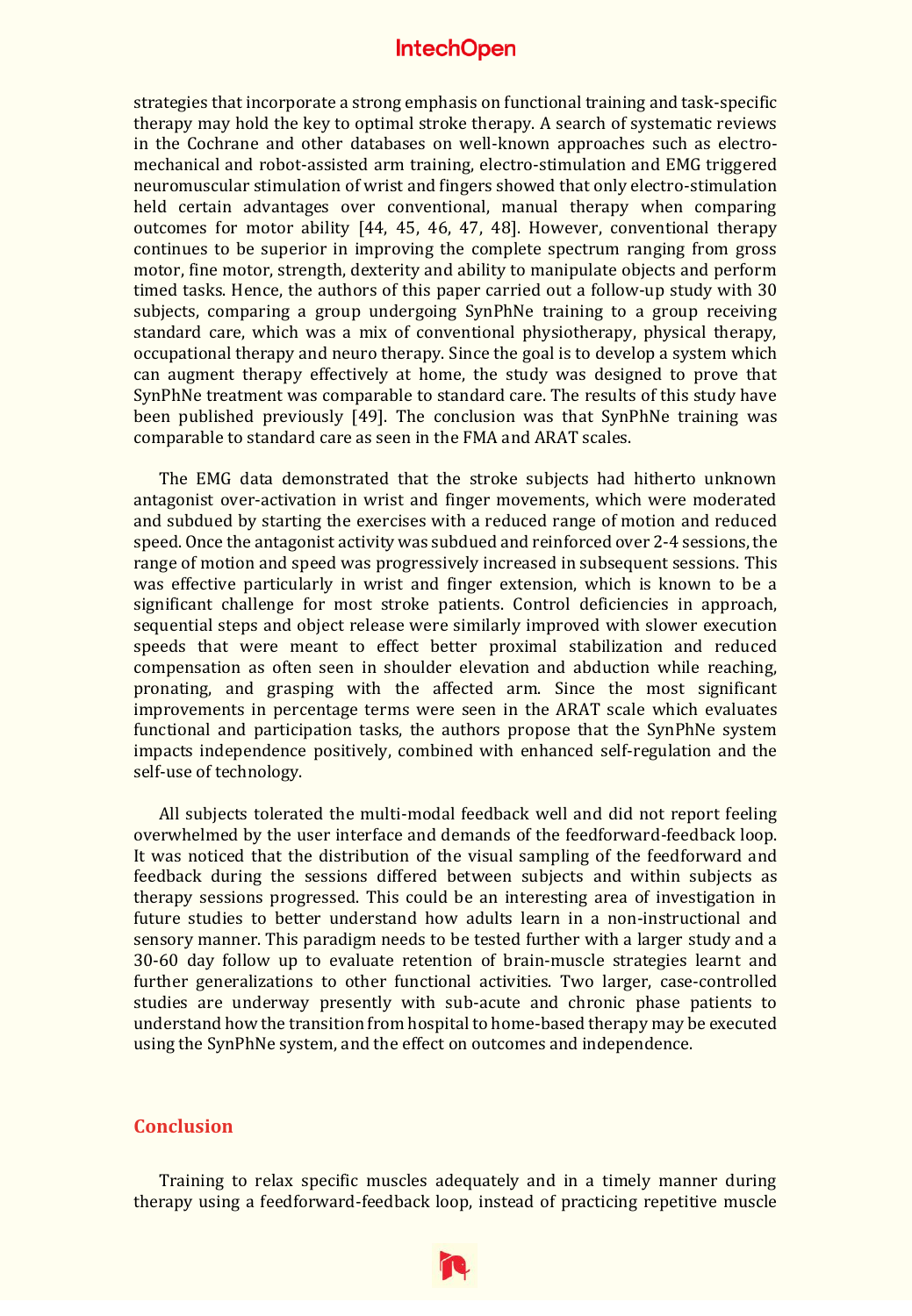contraction alone, may help re-learn movement and daily functional activities in stroke subjects who have "plateaued" and not responding to further therapy.

Simultaneous activation-relaxation training of agonist-antagonist not only facilitated improvement of functional abilities but was also well tolerated by all subjects and did not cause them to get overwhelmed by the number of feedforward and feedback elements on the computer screen. This indicated that despite the challenges brought on by stroke, patients with impairments can still leverage their sensory learning abilities in an exploratory and then goal-directed manner while attempting to regain spatial and temporal aspects of movement and function of the upper limb. Thus, they appeared to be able to re-boot how they learnt in a sensory manner as babies using the feedforward-feedback modality. A wearable device such as the SynPhNe system may, therefore, help leverage neuroplasticity and act as a key complement to conventional therapy. Being patient-led and requiring reduced therapist supervision, it can effectively augment therapy hours at home or in the community, thus holding the promise of making daily therapy accessible and affordable to all.

#### **Acknowledgments**

The research was funded by the National Research Foundation POC Grant and Singapore-MIT Alliance for Research and Technology (SMART) Innovation Grant, both in Singapore. Our thanks also go out to the subjects who participated and the clinical teams at Tan Tock Seng Hospital and National University Hospital, Singapore.

#### **Conflict of Interest**

Subhasis Banerji, John Heng are founders and inventors of the SynPhNe system. While providing technical support and supervision to the studies, they were blinded to pre and post clinical assessment of subjects.

Daphne Menezes and Ponvignesh Ponnusamy are current employees of Synphne Pte. Ltd., Singapore. Daphne Menezes assisted the clinical study team as a trainer in the SynPhNe system and observer of therapy sessions. Ponvignesh Ponnusamy assisted with software programming and user interface development only. Both were blinded to pre and post clinical assessment of subjects.

The other authors have no conflict of interest.

#### **References**

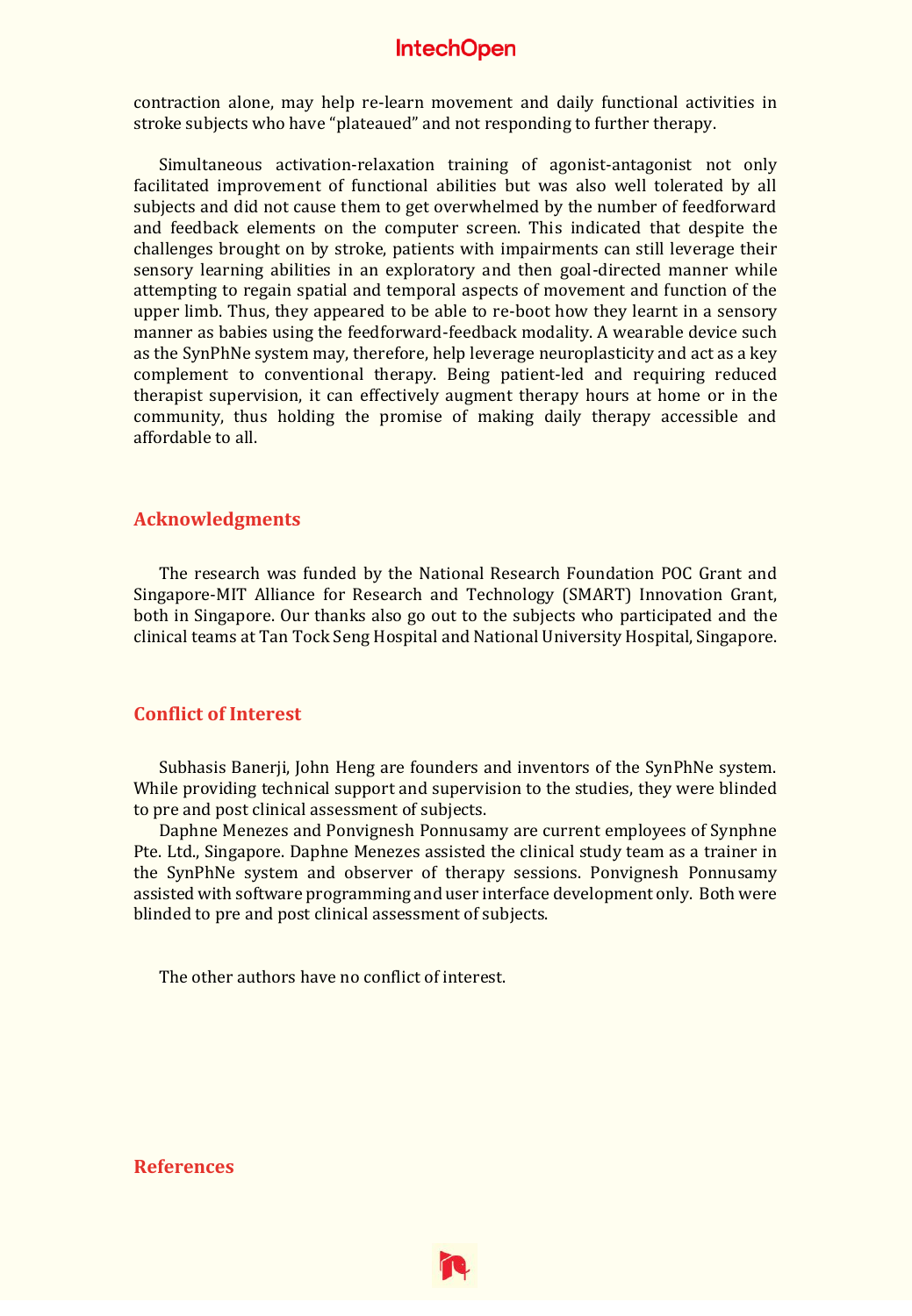[1] van Putten MJ, Tavy DL. Continuous quantitative EEG monitoring in hemispheric stroke patients using the brain symmetry index. Stroke. 2004;35(11):2489 - 2492.

[2] Kollen B, Kwakkel G, Lindeman E. Functional recovery after stroke: a review of current developments in stroke rehabilitation research. Rev Recent Clin Trials. 2006;1(1):75-80.

[3] Kwakkel G, Kollen BJ, Krebs HI. Effects of robot-assisted therapy on upper limb recovery after stroke: a systematic review. Neurorehabil Neural Repair. 2008;22(2):111-121.

[4] Timmermans AA, Seelen HA, Willmann RD, Kingma, H. Technology-assisted training of arm-hand skills in stroke: concepts on reacquisition of motor control and therapist guidelines for rehabilitation technology design. J Neuroeng Rehabil. 2009;6:1.

[5] Loureiro RCV, Collin CF, Harwin WS. Robot aided therapy: challenges ahead for upper limb stroke rehabilitation. In: Proc 5th Intl Conf on Disability, Virtual Reality and Assoc Technologies, 2004 Sep 20-22; Oxford, UK. Reading: The University of Reading. 2004:33-39

[6] Bach-y-Rita P. Plasticity of the nervous system: importance in medical rehabilitation practice. In: Clinical advances in physical medicine and rehabilitation. Washington DC: Pan American Health Organization. 1991:58-78.

[7] Taub E. Somatosensory deafferentation in research with monkeys: implications for rehabilitation medicine. In: Behavioural psychology and rehabilitation medicine: Clinical applications. New York: Williams & Wilkins. 1980:371-401.

[8] Weiss P, Jeannerod M. Getting a grasp on coordination. News Physiol Sci. 1998;13:70-75.

[9] Haken H, Kelso JA, Bunz H. A theoretical model of phase transitions in human hand movements. Biol Cybern. 1985;51(5):347-56.

[10] Bernstein N. The coordination and regulation of movements. New York: Pergamon Press, 1967.

[11] Campolo D, Accoto D, Formica D, Guglielmelli E. Intrinsic constraints of neural origin: assessment and application to rehabilitation robotics. IEEE Transactions on Robotics. 2009; 25(3):492-501.

[12] Gelfand IM, Latash ML. On the problem of adequate language in motor control. Motor Control. 1998;2(4):306-13.

[13] Bhat N, Bhat K. Coronary disease and congestive heart disorder. In: Handbook of mind-body medicine for primary care. Thousand Oaks, CA: Sage Publications, Inc. 2003:249-258.

[14] Ornish, D, Brown SE, Scherwitz LW, Billings JH, Armstrong WT, Ports TA, McLanahan, SM, Kirkeeide RL, Brand, RJ, Gould KL. Can lifestyle changes reverse coronary heart disease? The lifestyle heart trial. Lancet. 1990;336(8708):129-133.

[15] Siegel BS. Love, medicine and miracles: Lessons learned about self-healing from a surgeon's experience with exceptional patients. New York: William Morrow Paperbacks, 1998.

[16] Wulf G. Self-controlled practice enhances motor learning: implications for physiotherapy. Physiotherapy. 2007;93(2):96-101.

[17] Schallert T, Woodlee MT, Fleming SM. Experimental focal ischemic injury: Behavior-brain interactions and issues of animal handling and housing. ILAR J. 2003;44(2):130-143.

[18] Bach-y-Rita P. Thoughts on the role of the mind in recovery from brain damage. In: Machinery of the mind. Boston, MA: Birkhäuser. 1990:353-359.

[19] Taub E, Miller NE, Novack TA, Cook EW 3rd, Fleming WC, Nepomuceno CS, Connell JS, Crago JE. Technique to improve chronic motor deficit after stroke. Arch Phys Med Rehabil. 1993;74(4):347-54.

[20] Sakata K, Martinowich K, Woo NH, Schloesser RJ, Jimenez DV, Ji Y, Shen L, Lu B. Role of activity-dependent BDNF expression in hippocampal-prefrontal cortical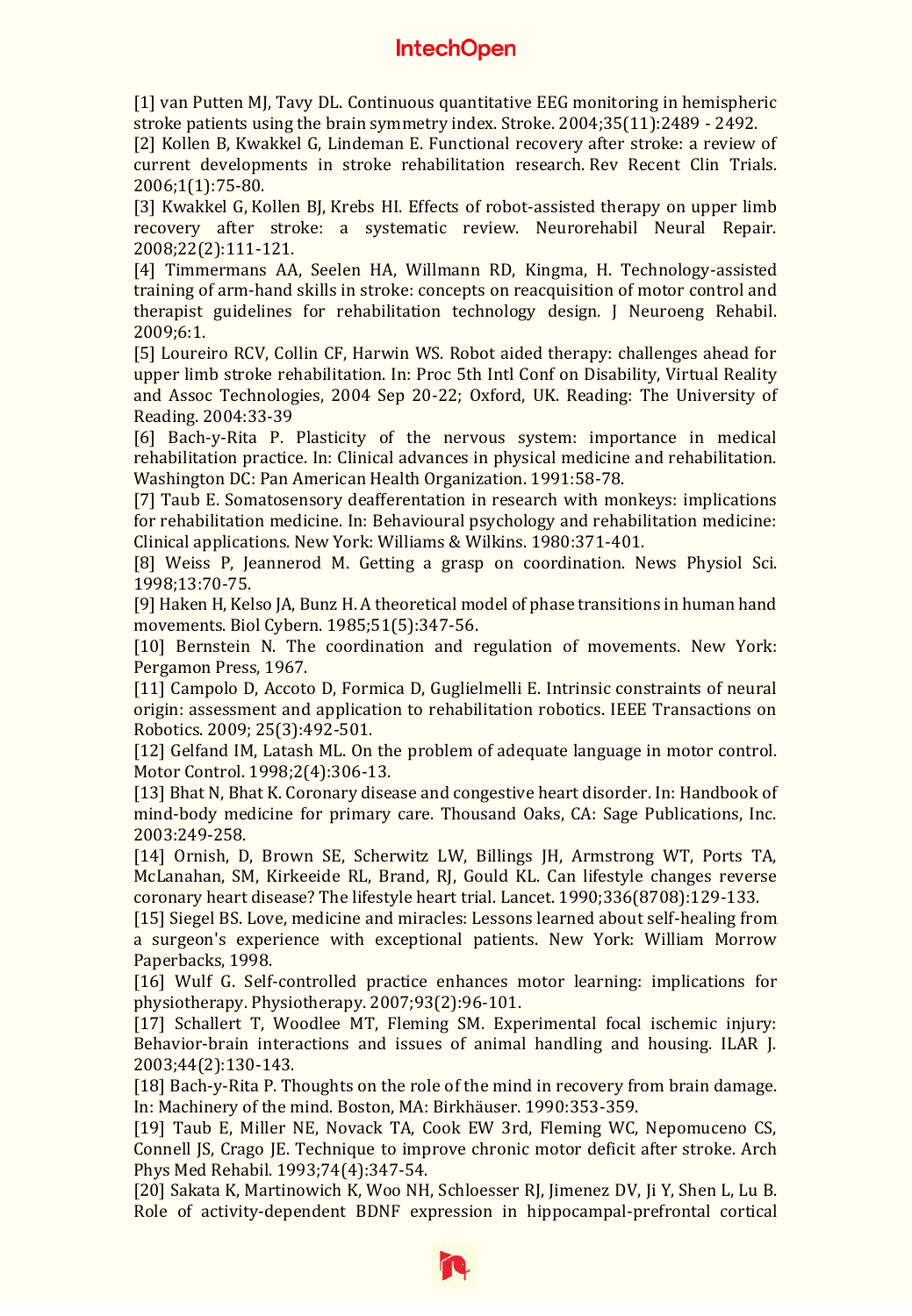regulation of behavioral perseverance. Proc Natl Acad Sci U S A. 2003;110(37):15103- 8

[21] Kleim JA, Jones TA, Schallert T. Motor enrichment and induction of brain plasticity before or after brain injury. Neurochem Res. 2003;28(11):1757-1769.

[22] Velasquez JD, 1998. When robots weep: Emotional memories and decisionmaking. In: Proc 15th Natl Conf on Artificial Intelligence, 1998 Jul 27-29; Madison, USA. California: American Association for Artificial Intelligence. 1998:70-75.

[23] Smith L, Gasser M. The development of embodied cognition: six lessons from babies. Artif Life. 2006;11(1-2):13-29.

[24] Taylor JB. My stroke of insight: A brain scientist's personal journey. England: Hodder Paperbacks, 2009.

[25] Edelman G. Neural darwinism. New York: Basic Books, 1987.

[26] Elman JL. Learning and development in neural networks: the importance of starting small. Cognition. 1993;48(1):71-99.

[27] Ballard D, Hayhoe MM, Pook PK, Rao RP. Deictic codes for the embodiment of cognition. Behav Brain Sci. 1997;20(4):723-42.

[28] Baldwin D. Early referential understanding: Infants' ability to recognize referential acts for what they are. Developmental Psychology. 1993;29(5):832-843.

[29] DeLoache JS. The symbol mindedness of young children. In: Child psychology in retrospect and prospect: in celebration of the 75th anniversary of the institute of child development: the Minnesota symposia on child psychology. Mahwah, NJ: L. Erlbaum Associates. 2002;32:73-101.

[30] Deci EL, Eghrari H, Patrick BC, Leone DR. Facilitating internalization: the selfdetermination theory perspective. J Pers. 1994;62(1):119-42.

[31] Ito K, Doi M, Kondo T. Feedforward adaptation to stable and unstable dynamics in arm movements. In: Proc 15th Mediterranean Conf on Control and Automation, 2007 Jun 27-29; Athens, Greece. Piscataway, NJ: IEEE. 2007:1-6

[32] Meilink A, Hemmen B, Seelen HA, Kwakkel G. Impact of EMG-triggered neuromuscular stimulation of the wrist and finger extensors of the paretic hand after stroke: a systematic review of the literature. Clin Rehabil. 2008;22(4):291-305.

[33] Caspers S, Zilles K, Laird AR, Eickhoff SB. ALE meta-analysis of action observation and imitation in the human brain. Neuroimage. 2010;50(3):1148-67.

[34] Hecht H, Vogt S, Prinz W. Motor learning enhances perceptual judgement: A case for action-perception transfer. Psychol Res. 2001;65(1):3-14.

[35] Mehlink WE, Wrubel J, Daubenmier JJ, Price CJ, Kerr CE, Silow T, Gopisetty V, Stewart AL. Body awareness: A phenomenological inquiry into the common ground of mind-body therapies. Philos Ethics and Humanit Med. 2011;6:6.

[36] Heng J, Banerji S. Low usage of intelligent technologies for the aged: new initiatives to bridge the digital divide. In: [Digital literacy: Concepts, methodologies,](https://www.igi-global.com/book/digital-literacy-concepts-methodologies-tools/63874)  [tools, and applications.](https://www.igi-global.com/book/digital-literacy-concepts-methodologies-tools/63874) Hershey, PA: IGI Global. 2010:135-53.

[37] Heng J, Banerji S. A step towards multi-level human interface devices: A system that responds to EEG/SEMG triggers. International Journal of Biomechatronics and Biomedical Robotics. 2010;1(2):93-98.

[38] Kaplanis PA, Pattichis CS, Hadjileontiadis LJ, Roberts VC. Surface EMG analysis on normal subjects based on isometric voluntary contraction. J Electromyogr and Kinesiol. 2009;19(1):157-171.

[39] Banerji S, Heng J, Ponvignesh PS, Menezes D. Augmenting rehabilitation after stroke: A flexible platform for combining multi-channel biofeedback with FES, Converging Clinical and Engineering research on Neurorehabilitation I, Biosystems and Biorobotics, 2012;1:259-263.

[40] [Platz](http://cre.sagepub.com/search?author1=Thomas+Platz&sortspec=date&submit=Submit) T, Pinkowski C, van Wijck F, Kim IH, di Bella P, Johnson G. Reliability and validity of arm function assessment with standardized guidelines for the fugl-meyer test, action research arm test and box and block test: a multicentre study. Clin Rehabil. 2005;19(4)404-11